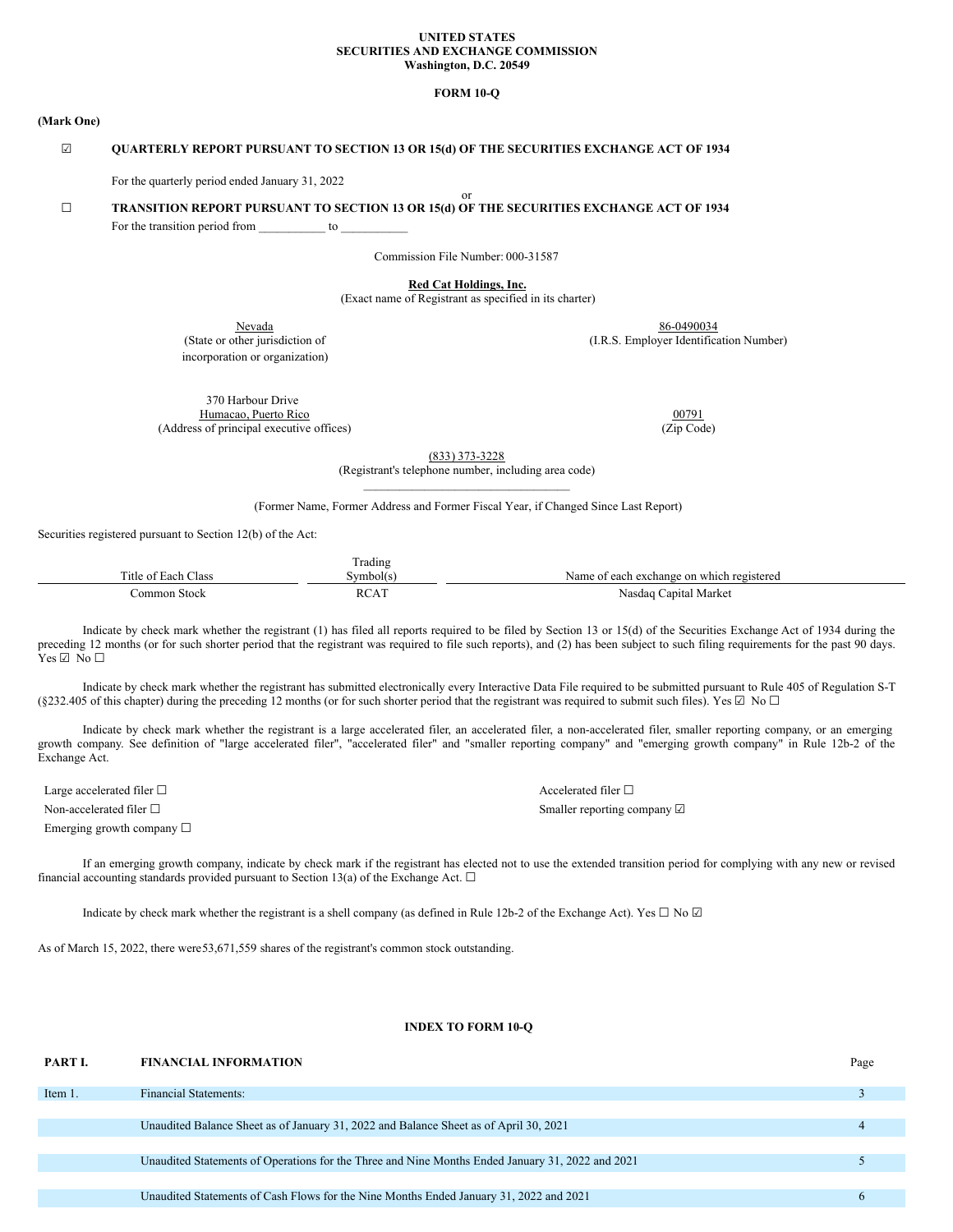|                   | Unaudited Statement of Changes in Shareholders' Equity for the Three and Nine Months Ended January 31, 2022 and 2021 | $\overline{7}$ |
|-------------------|----------------------------------------------------------------------------------------------------------------------|----------------|
|                   |                                                                                                                      |                |
|                   | Notes to Financial Statements                                                                                        | 8              |
|                   |                                                                                                                      |                |
| Item 2.           | Management's Discussion and Analysis of Financial Condition and Results of Operations                                | 25             |
|                   |                                                                                                                      |                |
| Item 3.           | Quantitative and Qualitative Disclosures about Market Risk                                                           | 32             |
| Item 4.           | <b>Controls and Procedures</b>                                                                                       | 32             |
|                   |                                                                                                                      |                |
| PART II.          | <b>OTHER INFORMATION</b>                                                                                             |                |
|                   |                                                                                                                      |                |
| Item 1.           | <b>Legal Proceedings</b>                                                                                             | 33             |
| Item 1A.          | <b>Risk Factors</b>                                                                                                  | 33             |
|                   |                                                                                                                      |                |
| Item 2.           | Unregistered Sales of Equity Securities and Use of Proceeds                                                          | 33             |
|                   |                                                                                                                      |                |
| Item 3.           | Defaults Upon Senior Securities                                                                                      | 33             |
| Item 4.           | Mine Safety Disclosures                                                                                              | 33             |
|                   |                                                                                                                      |                |
| Item 5.           | Other Information                                                                                                    | 33             |
|                   |                                                                                                                      |                |
| Item 6.           | Exhibits                                                                                                             | 33             |
|                   |                                                                                                                      |                |
| <b>SIGNATURES</b> |                                                                                                                      | 34             |

3

#### **RED CAT HOLDINGS Consolidated Balance Sheets (Unaudited)**

|                                                                                           |              | January 31,<br>2022 | April 30,<br>2021 |  |
|-------------------------------------------------------------------------------------------|--------------|---------------------|-------------------|--|
| <b>ASSETS</b>                                                                             |              |                     |                   |  |
| <b>Current Assets</b>                                                                     |              |                     |                   |  |
| Cash                                                                                      | $\mathbb{S}$ | 7,111,527           | \$<br>277,347     |  |
| Marketable securities                                                                     |              | 48,446,302          |                   |  |
| Accounts receivable, net                                                                  |              | 891,505             | 321,693           |  |
| Inventory                                                                                 |              | 2,339,680           | 362,072           |  |
| Other                                                                                     |              | 2,234,583           | 678,898           |  |
| Due from related party                                                                    |              | 225,539             |                   |  |
| <b>Total Current Assets</b>                                                               |              | 61,249,136          | 1,640,010         |  |
| Goodwill                                                                                  |              | 26,029,750          | 8,017,333         |  |
| Intangible assets, net                                                                    |              | 1,983,192           | 2,032,169         |  |
| Property and equipment, net                                                               |              | 262,859             |                   |  |
| Other                                                                                     |              | 35,907              | 3,853             |  |
| Operating lease right-of-use assets                                                       |              | 823,838             |                   |  |
| <b>Total Long Term Assets</b>                                                             |              | 29,135,546          | 10,053,355        |  |
| <b>TOTAL ASSETS</b>                                                                       |              | 90,384,682          | 11,693,365        |  |
| <b>LIABILITIES AND STOCKHOLDERS' EQUITY</b>                                               |              |                     |                   |  |
| <b>Current Liabilities</b>                                                                |              |                     |                   |  |
| Accounts payable                                                                          |              | 521,139             | 541,903           |  |
| Accrued expenses                                                                          |              | 1,493,691           | 614,050           |  |
| Debt obligations - short term                                                             |              | 1,127,596           | 269,045           |  |
| Due to related party                                                                      |              | 41,622              | 390,209           |  |
| Customer deposits                                                                         |              | 336,621             | 46,096            |  |
| Operating lease liabilities                                                               |              | 261,369             |                   |  |
| Warrant derivative liability                                                              |              | 1,350,099           | 2,812,767         |  |
| <b>Total Current Liabilities</b>                                                          |              | 5,132,137           | 4,674,070         |  |
| Operating lease liabilities                                                               |              | 573,165             |                   |  |
| Debt obligations - long term                                                              |              | 1,339,132           |                   |  |
| Note payable to related party                                                             |              |                     | 1,753,000         |  |
| <b>Total Long Term Liabilities</b>                                                        |              | 1,912,297           | 1,753,000         |  |
| Commitments and contingencies                                                             |              |                     |                   |  |
| <b>Stockholders' Equity</b>                                                               |              |                     |                   |  |
| Series A Preferred Stock - shares authorized 2,200,000; outstanding 0 and 158,704         |              |                     | 1,587             |  |
| Series B Preferred Stock - shares authorized 4,300,000; outstanding 986,676 and 1,968,676 |              | 9,867               | 19,687            |  |
| Common stock - shares authorized 500,000,000; outstanding 53,637,971 and 29,431,264       |              | 53,638              | 29,431            |  |
| Additional paid-in capital                                                                |              | 105,947,703         | 21,025,518        |  |
| Accumulated deficit                                                                       |              | (22,673,118)        | (15,809,928)      |  |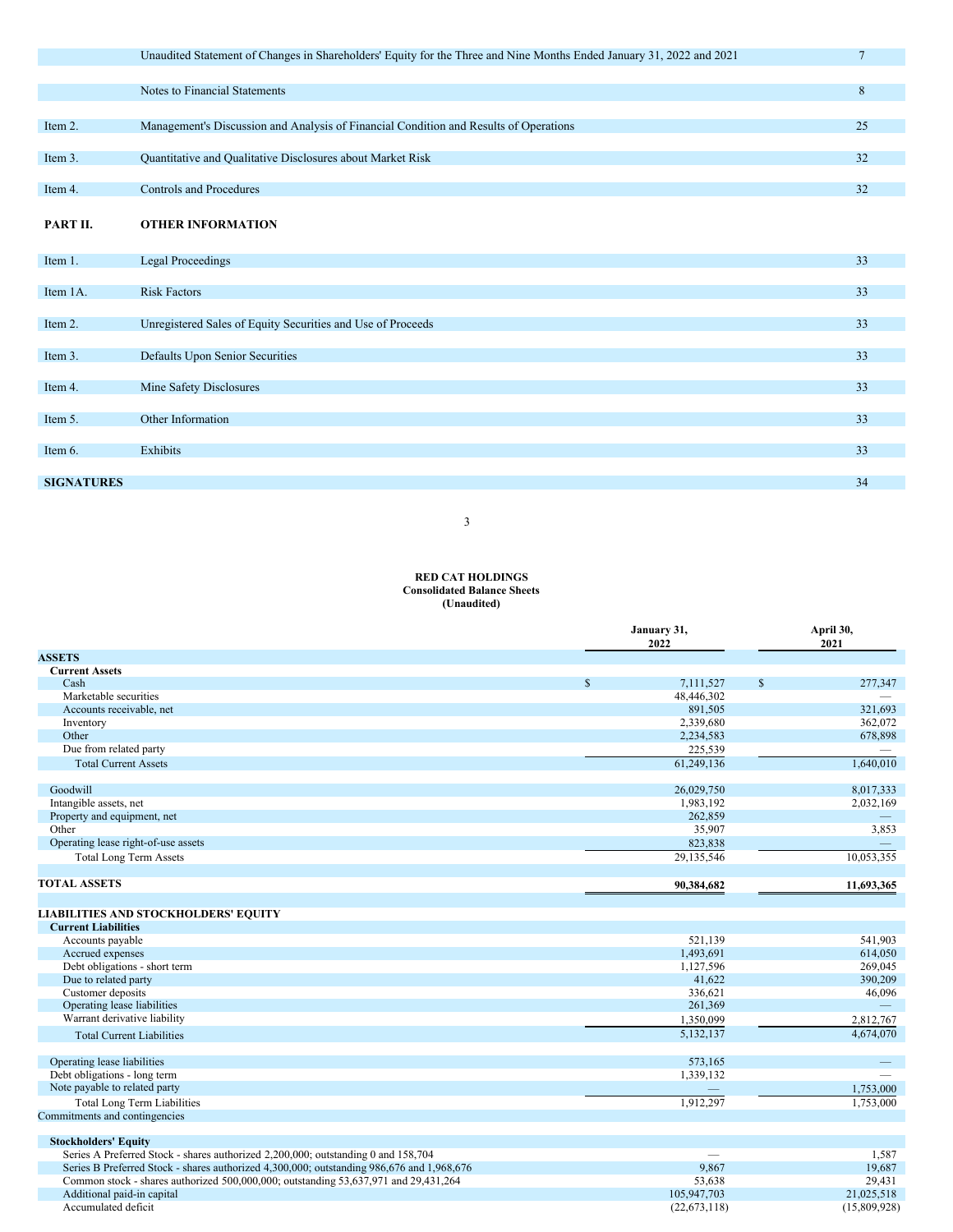| Accumulated other comprehensive income     | 2,100      |           |
|--------------------------------------------|------------|-----------|
| Total Stockholders' Equity                 |            | 5.266.295 |
| TOTAL LIABILITIES AND STOCKHOLDERS' EOUITY | 90.384.682 | 1.693.365 |

**See accompanying notes.**

## 4

#### **RED CAT HOLDINGS Consolidated Statements Of Operations (Unaudited)**

|                                                         |              |             |    | Three months ended January 31,<br>Nine months ended January 31, |    |             |              |              |  |
|---------------------------------------------------------|--------------|-------------|----|-----------------------------------------------------------------|----|-------------|--------------|--------------|--|
|                                                         |              | 2022        |    | 2021                                                            |    | 2022        |              | 2021         |  |
| Revenues                                                | $\mathbb{S}$ | 1,856,751   | \$ | 2,145,988                                                       | \$ | 5,116,741   | $\mathbb{S}$ | 3,122,077    |  |
| Cost of goods sold                                      |              | 1,516,970   |    | 1,576,265                                                       |    | 4,521,974   |              | 2,351,153    |  |
| <b>Gross Margin</b>                                     |              | 339,781     |    | 569,723                                                         |    | 594,767     |              | 770,924      |  |
| <b>Operating Expenses</b>                               |              |             |    |                                                                 |    |             |              |              |  |
| Operations                                              |              | 334,278     |    | 146.539                                                         |    | 794.390     |              | 353,295      |  |
| Research and development                                |              | 811,288     |    | 167,968                                                         |    | 1,548,983   |              | 341,892      |  |
| Sales and marketing                                     |              | 238,624     |    | 48,719                                                          |    | 524,642     |              | 97,534       |  |
| General and administrative                              |              | 1,337,183   |    | 499,155                                                         |    | 3,264,071   |              | 929,874      |  |
| Stock based compensation                                |              | 782,123     |    | 854,195                                                         |    | 2,066,146   |              | 1,068,317    |  |
| Total operating expenses                                |              | 3,503,496   |    | 1,716,576                                                       |    | 8,198,232   |              | 2,790,912    |  |
| Operating loss                                          |              | (3,163,715) |    | (1, 146, 853)                                                   |    | (7,603,465) |              | (2,019,988)  |  |
| <b>Other Expense (Income)</b>                           |              |             |    |                                                                 |    |             |              |              |  |
| Derivative expense                                      |              |             |    | 4,481,701                                                       |    |             |              | 4,630,288    |  |
| Change in fair value of derivative liability            |              | (1,026,466) |    | 3,350,135                                                       |    | (1,299,527) |              | 3,433,938    |  |
| Investment income, net                                  |              | 363,760     |    |                                                                 |    | 402,207     |              |              |  |
| Interest expense                                        |              | 46,596      |    |                                                                 |    | 109,712     |              |              |  |
| Other, net                                              |              | 17,212      |    | 5,571                                                           |    | 47,333      |              | 5,571        |  |
| <b>Other Expense (Income)</b>                           | S            | (598, 898)  | S  | 7,837,407                                                       | S  | (740, 275)  | S            | 8,069,797    |  |
| <b>Net loss</b>                                         | S.           | (2,564,817) | S  | (8,984,260)                                                     | S  | (6,863,190) | S.           | (10,089,785) |  |
|                                                         |              |             |    |                                                                 |    |             |              |              |  |
| Loss per share - basic and diluted                      |              | (0.05)      | S  | (0.34)                                                          | \$ | (0.15)      |              | (0.46)       |  |
| Weighted average shares outstanding - basic and diluted |              | 53,592,927  |    | 26,232,755                                                      |    | 46,604,898  |              | 22, 161, 745 |  |

5

## **RED CAT HOLDINGS Condensed Consolidated Cash Flows Statements (Unaudited)**

|                                                                  |   | Nine months ended January 31, |    |              |
|------------------------------------------------------------------|---|-------------------------------|----|--------------|
|                                                                  |   | 2022                          |    | 2021         |
| <b>Cash Flows from Operating Activities</b>                      |   |                               |    |              |
| Net loss                                                         | S | (6,863,190)                   | \$ | (10,089,785) |
| Stock based compensation                                         |   | 2,066,146                     |    | 1,068,317    |
| Common stock issued for services                                 |   | 250,400                       |    |              |
| Amortization of intangible assets                                |   | 48,978                        |    | 5,571        |
| Depreciation                                                     |   | 17,888                        |    |              |
| Change in fair value of derivative                               |   | (1,299,527)                   |    | 3,433,938    |
| Amortization of debt discount                                    |   | --                            |    | 79,187       |
| Derivative expense                                               |   |                               |    | 4,630,288    |
| Adjustments to reconcile net loss to net cash from operations:   |   |                               |    |              |
| Changes in operating assets and liabilities, net of acquisitions |   |                               |    |              |
| Accounts receivable                                              |   | (470, 765)                    |    | (63, 255)    |
| Inventory                                                        |   | (673, 297)                    |    | (405, 987)   |
| Other                                                            |   | (3,492,145)                   |    | (118, 613)   |
| Operating lease right-of-use assets and liabilities              |   | 10,696                        |    |              |
| Customer deposits                                                |   | 227,532                       |    | 32,967       |
| Accounts payable                                                 |   | (1,673,545)                   |    | 345,227      |
| Accrued expenses                                                 |   | (190, 444)                    |    | 165,129      |
| Net cash used in operating activities                            |   | (12,041,273)                  |    | (917, 016)   |
|                                                                  |   |                               |    |              |
| <b>Cash Flows from Investing Activities</b>                      |   |                               |    |              |
| Cash acquired through acquisitions                               |   | 24,866                        |    |              |
| Payment for acquisition, net of cash acquired                    |   |                               |    | (48, 368)    |
| Purchases of property and equipment                              |   | (92, 581)                     |    |              |
| Proceeds from sale of marketable securities                      |   | 6,250,322                     |    |              |
| Purchases of marketable securities                               |   | (54,696,624)                  |    |              |
| Net cash used in investing activities                            |   | (48, 514, 017)                |    | (48, 368)    |

# **Cash Flows from Financing Activities**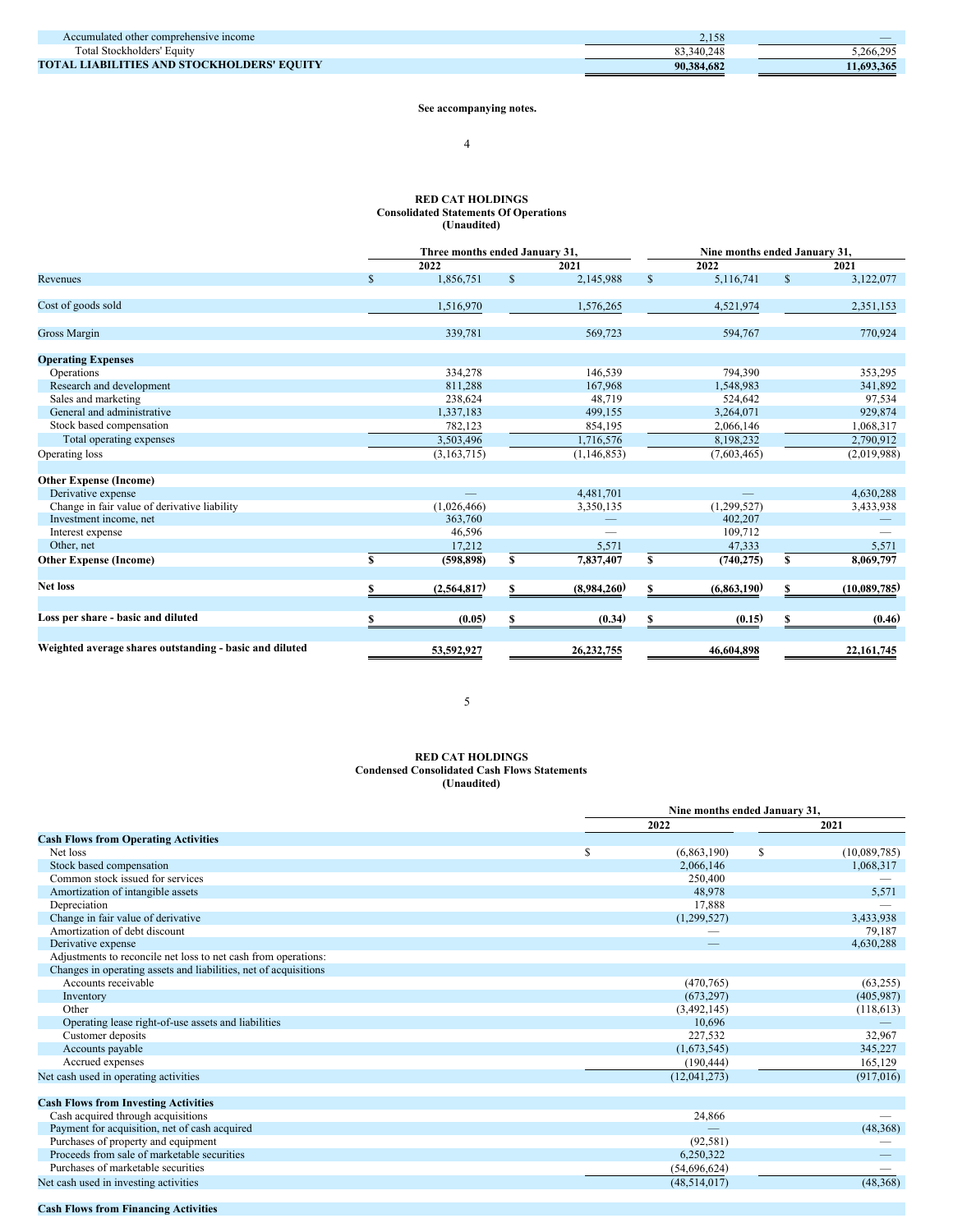| Proceeds from exercise of warrants                      | 99,999      |     |            |
|---------------------------------------------------------|-------------|-----|------------|
| Proceeds from related party obligations                 |             |     | 79,000     |
| Payments under related party obligations                | (1,969,193) |     | (17, 140)  |
| Proceeds from debt obligations                          |             |     | 424,419    |
| Payments under debt obligations                         | (694, 738)  |     | (365, 911) |
| Proceeds from convertible debentures                    |             |     | 1,080,000  |
| Payments of taxes related to restricted stock vesting   | (113,959)   |     |            |
| Proceeds from issuance of common stock, net             | 70,065,203  |     |            |
| Net cash provided by financing activities               | 67,387,312  |     | 1,200,368  |
| Effect of foreign exchange rate changes on cash         | 2,158       |     |            |
| Net increase in Cash                                    | 6,834,180   |     | 234,984    |
| Cash, beginning of period                               | 277,347     |     | 236,668    |
| Cash, end of period                                     | 7,111,527   |     | 471,652    |
|                                                         |             |     |            |
| Cash paid for interest                                  | 27,563      |     |            |
| Cash paid for income taxes                              |             |     |            |
| <b>Non-cash transactions</b>                            |             |     |            |
| Fair value of shares issued in acquisitions             | 12,727,292  | S   | 6,351,076  |
| Taxes related to net shares settlement of equity awards | 522,628     |     |            |
| Conversion of derivative liability                      | 163,141     |     |            |
| Financed purchases of property and equipment            | 144,383     |     |            |
| Indirect payment to related party                       | 132,200     |     |            |
| Conversion of preferred stock into common stock         | 11,407      |     |            |
| Shares withheld as payment of note receivable           | 5,100       |     |            |
| Issuance of Note Payable - Related Party in acquisition |             |     | 1.753.000  |
| Conversion of Notes into common stock                   |             |     | 450,000    |
| Conversion of accrued interest into common stock        |             | \$. | 45.024     |

## **See accompanying notes.**

6

# **RED CAT HOLDINGS Consolidated Stockholders' Equity Statements (Unaudited)**

|                                                        |               | <b>Series A</b>          |                        | <b>Series B</b>          | <b>Common Stock</b> |                          | <b>Additional</b>         |                             | Accumulated<br>Other     |                           |
|--------------------------------------------------------|---------------|--------------------------|------------------------|--------------------------|---------------------|--------------------------|---------------------------|-----------------------------|--------------------------|---------------------------|
|                                                        |               | <b>Preferred Stock</b>   | <b>Preferred Stock</b> |                          |                     |                          | Paid-in                   | Accumulated                 | Comprehensive            | <b>Total</b>              |
|                                                        | <b>Shares</b> | Amount                   | <b>Shares</b>          | Amount                   | <b>Shares</b>       | Amount                   | Capital                   | Deficit                     | Income (Loss)            | <b>Equity</b>             |
| Balances, April 30, 2020                               | 208,704       | $\mathbf{s}$<br>2,087    | 3,681,623              | \$ 36,816                | 20,011,091          | $\mathbf{s}$<br>20,011   | $\mathbf{s}$<br>4,043,837 | $\mathbf{s}$<br>(2,573,753) | $\mathbf{s}$             | $\mathbf{s}$<br>1,528,998 |
| Stock based compensation                               |               |                          |                        |                          |                     |                          | 107,061                   |                             |                          | 107,061                   |
| Net Loss                                               |               |                          |                        |                          |                     |                          |                           | (383, 244)                  |                          | (383, 244)                |
| Balances, July 31, 2020                                | 208,704       | 2,087                    | 3,681,623              | 36,816<br>s              | 20,011,091          | 20,011<br>\$             | 4,150,898                 | (2,956,997)                 |                          | 1,252,815                 |
| Conversion of debt                                     |               |                          |                        |                          | 710,444             | 711                      | 494,314                   |                             |                          | 495,025                   |
| Stock based compensation                               |               |                          |                        |                          |                     |                          | 107,061                   |                             |                          | 107,061                   |
| Net loss                                               |               | $\overline{\phantom{a}}$ |                        | -                        |                     | $\overline{\phantom{a}}$ | -                         | (722, 281)                  |                          | (722, 281)                |
| Balances, October 31, 2020                             | 208,704       | 2,087                    | 3,681,623              | 36,816<br>$\mathbf{s}$   | 20,721,535          | 20,722<br>S              | 4,752,273                 | (3,679,278)                 | S                        | 1,132,620                 |
| <b>Acquisition of Fat Shark</b>                        |               |                          |                        |                          | 5,227,273           | 5,227                    | 6,345,849                 |                             |                          | 6,351,076                 |
| Conversion of preferred stock                          | (50,000)      | (500)                    | (954, 741)             | (9, 547)                 | 1,212,118           | 1,212                    | 8,835                     |                             |                          |                           |
| Stock based compensation                               |               |                          |                        |                          |                     |                          | 854,195                   |                             |                          | 854,195                   |
| Net loss                                               |               |                          |                        |                          |                     |                          | $\overline{\phantom{0}}$  | (8,984,260)                 |                          | (8,984,260)               |
| Balances, January 31, 2021                             | 158,704       | 1,587                    | 2,726,882              | \$27,269                 | 27,160,926          | \$27,161                 | \$11,961,152              | \$(12,663,538)              | S                        | (646, 369)                |
| Balances, April 30, 2021                               | 158,704       | \$1,587                  | 1,968,676              | \$19,687                 | 29,431,264          | \$29,431                 | \$21,025,518              | \$(15,809,928)              | -S                       | \$5,266,295               |
| Acquisition of Skypersonic                             |               |                          |                        |                          | 685,321             | 685                      | 2,630,955                 |                             |                          | 2,631,640                 |
| Public offerings, net of \$5,959,800 of issuance costs |               |                          |                        |                          | 17,333,334          | 17,333                   | 70,022,871                |                             |                          | 70,040,204                |
| <b>Exercise of warrants</b>                            |               |                          |                        |                          | 66,666              | 67                       | 263,073                   |                             |                          | 263,140                   |
| Conversion of preferred stock                          |               |                          | (982,000)              | (9,820)                  | 818,333             | 818                      | 9,002                     |                             |                          |                           |
| Stock based compensation                               |               |                          |                        |                          | 62,500              | 63                       | 384,023                   |                             |                          | 384,086                   |
| Shares issued for services                             |               |                          |                        |                          | 91,667              | 92                       | 191,908                   |                             |                          | 192,000                   |
| Currency translation adjustments                       |               |                          |                        |                          |                     |                          |                           |                             | 922                      | 922                       |
| Net loss                                               |               | -                        |                        | $\overline{\phantom{m}}$ |                     |                          | -                         | (1,557,772)                 | $\overline{\phantom{0}}$ | (1, 557, 772)             |
| <b>Balances, July 31, 2021</b>                         | 158,704       | 1,587                    | 986,676                | 9,867                    | 48,489,085          | 48,489<br>S              | 94,527,350                | \$(17,367,700)              | 922<br>S                 | 77,220,515                |
| Acquisition of Skypersonic                             |               |                          |                        |                          | 21,972              | 22                       | 84,350                    |                             |                          | 84,372                    |
| <b>Acquisition of Teal Drones</b>                      |               |                          |                        |                          | 3,588,272           | 3,588                    | 10,007,691                |                             |                          | 10,011,279                |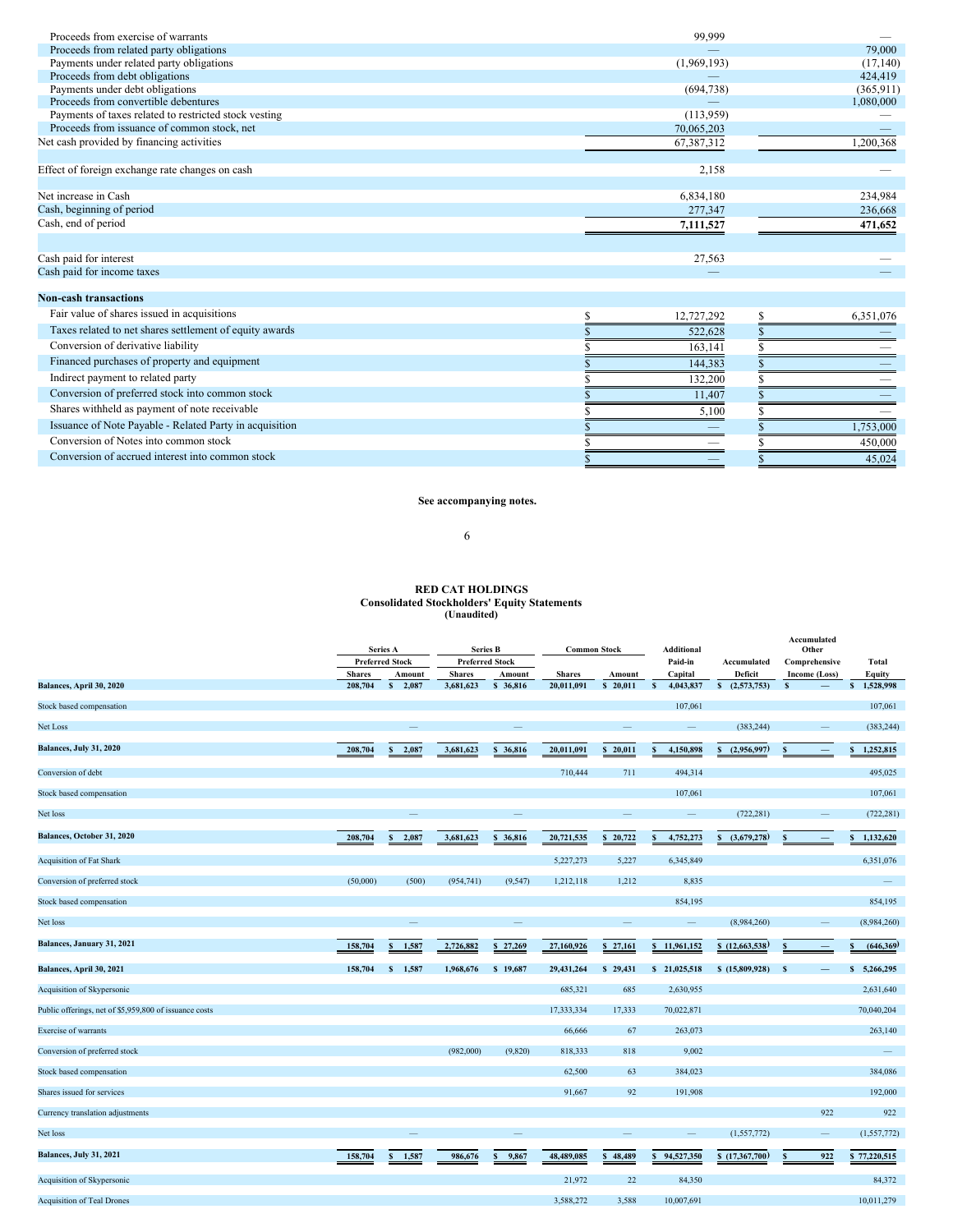

7

#### **RED CAT HOLDINGS, INC. NOTES TO CONDENSED CONSOLIDATED FINANCIAL STATEMENTS January 31, 2022 and 2021 (unaudited)**

Our unaudited interim condensed consolidated financial statements and accompanying notes are prepared in accordance with accounting principles generally accepted in the United States of America ("GAAP"). In the opinion of recurring nature that are necessary for a fair presentation of the results for the interim periods presented. Interim results are not necessarily indicative of results for a full year. The information included in this Form 10-Q should be read in conjunction with the financial information included in the Annual Report on Form 10-K for the fiscal year ended April 30, 2021 of Red Cat Holdings, Inc. (the "Company"), filed with the Securities and Exchange Commission ("SEC") on August 12, 2021.

## **Note 1 - The Business**

Red Cat Holdings ("Red Cat" or the "Company") was originally incorporated in February 1984. Since April 2016, the Company's primary business has been to provide products, services and solutions to the drone industry which it presently does through its four wholly owned subsidiaries. Teal Drones is a leader in commercial and government Unmanned Aerial Vehicles (UAV) technology. Fat Shark Holdings is a provider of First Person View (FPV) video goggles. Rotor Riot sells FPV drones and equipment, primarily to the consumer marketplace. Skypersonic provides software and hardware solutions that enable drones to complete inspection services in locations where GPS (global positioning systems) are not available, yet still record and transmit data even while being operated from thousands of miles away.

Corporate developments since January 1, 2020 include:

#### **A. Rotor Riot Acquisition**

In January 2020, the Company consummated a Merger Agreement under which Rotor Riot Acquisition Corp, a wholly owned subsidiary of the Company, merged with and into Rotor Riot, with Rotor Riot continuing as the surviving entity and a wholly owned subsidiary of the Company. Under the Merger Agreement, each member of Rotor Riot received its pro rata portion of the total number of shares and other obligations of Rotor Riot and its Chief Executive Officer that the Company agreed to assume (the "Assumed Obligations") divided by (B) the volume weighted average price ("VWAP") of the Company's common stock for

Following the closing, the Company's management controlled the operating decisions of the combined company. Accordingly, we accounted for the transaction as an acquisition of Rotor Riot by the Company. Based on purchase price accounting, we recognized the assets and liabilities of Rotor Riot at fair value with the excess of the purchase price over the net assets acquired recognized as goodwill. The table below reflects the acquisition date values of the purchase consideration, assets acquired, and liabilities assumed. The shares issued were valued at \$1,820,114 (2,219,650 shares issued times \$0.82 per share which equaled the closing price of the Company's common stock on the date that the merger agreement was consummated). A summary of the purchase price and its related allocation is as follows:

8

| Shares issued                           | \$<br>1,820,114 |
|-----------------------------------------|-----------------|
| Promissory note issued                  | 175,000         |
| <b>Total Purchase Price</b>             | \$<br>1,995,114 |
|                                         |                 |
| <b>Assets acquired</b>                  |                 |
| Cash                                    | 21,623          |
| Accounts receivable                     | 28,500          |
| Other assets                            | 3,853           |
| Inventory                               | 127,411         |
| Trademark                               | 20,000          |
| Brand name                              | 578,000         |
| Customer relationships                  | 39,000          |
| <b>Total assets acquired</b>            | 818,387         |
| <b>Liabilities assumed</b>              |                 |
| Accounts payable and accrued expenses   | 171,651         |
| Notes payable                           | 209,799         |
| Due to related party                    | 197,846         |
| <b>Total liabilities assumed</b>        | 579,296         |
| Total fair value of net assets acquired | 239,091         |
| <b>Goodwill</b>                         | \$<br>1,756,023 |

The final purchase price allocation was determined by an independent valuation services firm. Customer Relationships with a value of \$9,000 are being amortized over 7 years. The carrying value of Brand Name is not being amortized but will be reviewed quarterly and formally evaluated at the end of each fiscal year.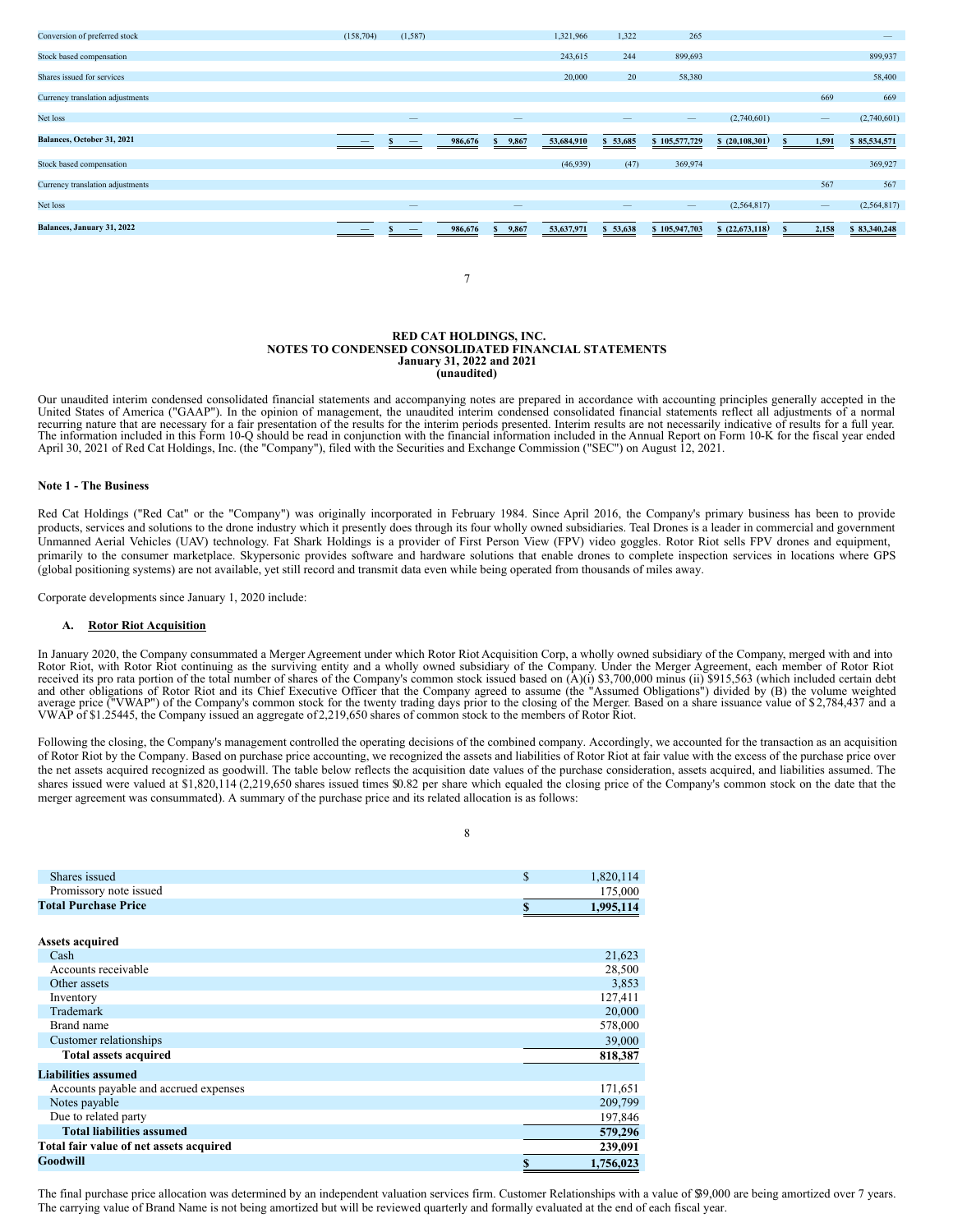## **B. Fat Shark Acquisition**

In November 2020, the Company closed a share purchase agreement ("Share Purchase Agreement") with the sole shareholder of Fat Shark Holdings ("Fat Shark"), to acquire all of the issued and outstanding shares of Fat Shark and its subsidiaries. The transaction was valued at \$8,354,076 based on (i) the issuance of 5,227,273 shares of common stock with a value of \$6,351,076 on the date of closing (ii) a senior secured promissory note in the original principal amount of \$1,753,000, and (iii) a cash payment of \$250,000. The Share Purchase Agreement includes indemnification provisions, a two year non-compete agreement, and registration rights for the shares issued in the transaction. A summary of the purchase price and its related allocation is as follows:

| <b>Total Purchase Price</b> | 8.354.076 |
|-----------------------------|-----------|
| Cash                        | 250,000   |
| Promissory note issued      | 1.753.000 |
| Shares issued               | 6.351.076 |
|                             |           |

| <b>Assets acquired</b>                  |           |
|-----------------------------------------|-----------|
| Cash                                    | 201,632   |
| Accounts receivable                     | 249,159   |
| Other assets                            | 384,232   |
| Inventory                               | 223,380   |
| Brand name                              | 1,144,000 |
| Proprietary technology                  | 272,000   |
| Non-compete agreement                   | 16,000    |
| <b>Total assets acquired</b>            | 2,490,403 |
| <b>Liabilities assumed</b>              |           |
| Accounts payable and accrued expenses   | 279,393   |
| Customer deposits                       | 25,194    |
| <b>Total liabilities assumed</b>        | 304,587   |
| Total fair value of net assets acquired | 2,185,816 |
| Goodwill                                | 6,168,260 |

The final purchase price allocation was determined by an independent valuation services firm. Intangible assets included proprietary technology and non-compete agreement which are being amortized over 5 and 3 years, respectively. The carrying value of Brand Name is not being amortized but will be reviewed quarterly and formally evaluated at the end of each fiscal year.

9

### **C. Skypersonic Acquisition**

In February 2021, the Company entered into Share Purchase and Liquidity Event Agreements (the "Skypersonic Agreements") with the founder and majority shareholder of Skypersonic, Inc., ("Skypersonic") and the holders of common stock and equity based agreements representing 97.46% of Skypersonic (the "Sellers"), pursuant to which, subject to the satisfaction of certain closing conditions, the Company would acquire all of the issued and outstanding share capital of Skypersonic for an aggregate of \$3,000,000 in shares (the "Share Consideration") of the Company's common stock, based upon the VWAP of the Company's common stock at closing of the transaction (the "Skypersonic Transaction"). Prior to the closing, the Company provided \$75,000 to fund operating costs of Skypersonic. This amount was capitalized as part of the purchase price. The transaction closed on May 7, 2021 and was paid through the issuance of 857,124 shares of common stock which had a fair market value of \$3,291,356. Fifty (50%) percent of the Share Consideration (the "Escrow Shares") was deposited in an escrow account as security for indemnification obligations and any purchase price adjustments due to working capital deficiencies and any other claims or expenses. Under the Skypersonic Agreements, closing date working capital deficits in excess of \$300,000 resulted in a reduction of the Share Consideration on a dollar of dollar basis. In October 2021, the Company and Skypersonic agreed to a reduction in the purchase price of \$601,622 which resulted in the cancellation of 149,829 shares held in escrow. A revised summary of the purchase price and its related allocation is as follows:

| Shares issued                           | \$<br>2,716,013 |
|-----------------------------------------|-----------------|
| Cash                                    | 75,000          |
| <b>Total Purchase Price</b>             | 2,791,013       |
|                                         |                 |
| <b>Assets acquired</b>                  |                 |
| Cash                                    | 13,502          |
| Accounts receivable                     | 51,083          |
| Other assets                            | 12,950          |
| Inventory                               | 50,556          |
| <b>Total assets acquired</b>            | 128,091         |
| <b>Liabilities assumed</b>              |                 |
| Accounts payable and accrued expenses   | 1,054,997       |
| <b>Total liabilities assumed</b>        | 1,054,997       |
| Total fair value of net assets acquired | (926, 906)      |
| Goodwill                                | 3,717,919       |

The foregoing amounts reflect our current estimates of fair value as of the May 7, 2021 acquisition date. The Company has engaged an independent valuation services firm to complete a formal evaluation of the acquisition. The Company expects to recognize fair values associated with the customer relationships acquired, as well as the Skypersonic brand name. When the valuation project is completed, the Company may make adjustments to the opening balance sheet. The determination of the fair values of the acquired assets and liabilities assumed (and the related determination of estimated lives of depreciable tangible and intangible assets) requires significant judgment.

## **D. Teal Drones Acquisition**

On August 31, 2021, the Company closed the acquisition of Teal Drones Inc., ("Teal") pursuant to an Agreement and Plan of Merger by and among, the Company Teal Acquisition I Corp., ("Acquisition") and wholly-owned subsidiary of the Company, and Teal, (the "Merger Agreement" or "Merger").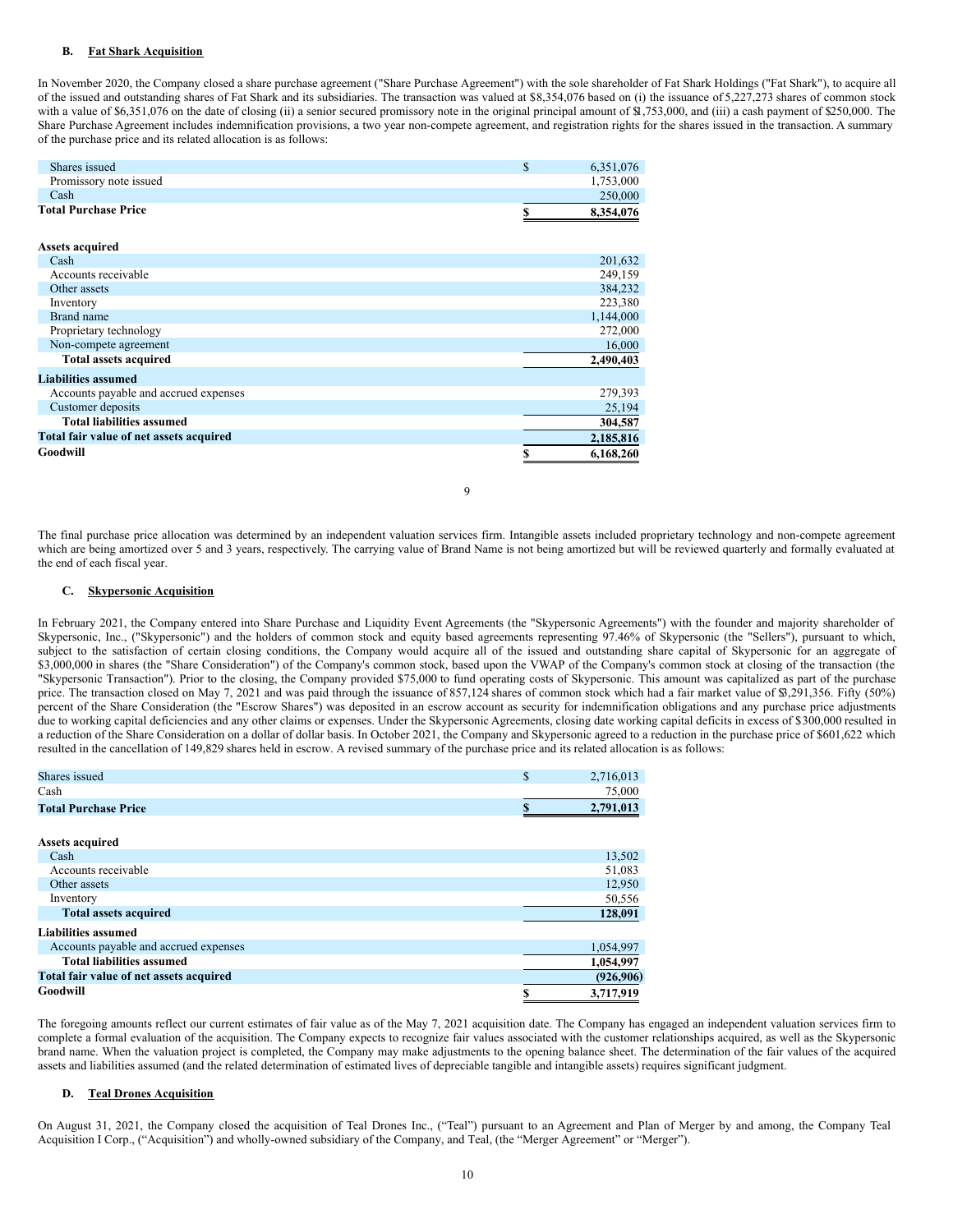Pursuant to the Merger Agreement, we acquired all of the issued and outstanding share capital of Teal in exchange for \$14,000,000 of our common stock ("Common Stock") at the Volume Weighted Average Price (VWAP) of our Common Stock for the 20 trading days ended August 31, 2021 of \$2.908 per share, reduced by the amount of Teal debt assumed consisting of approximately \$1.67 million payable to DA4, and approximately \$1,457,000 in working capital deficit, for a net closing date payment of \$10,872,753. At closing, we issued 3,738,911 shares of Common Stock (the "Stock Consideration") with a fair market value of \$10,431,562. Fifteen (15%) of the Share Consideration (the "Escrow Shares") was deposited in an escrow account for a period of eighteen (18) months as security for indemnification obligations, any purchase price adjustments due to working capital deficiencies and any other claims or expenses. In December 2021, the Company and Teal agreed to a reduction in the purchase price of \$438,058 which resulted in the cancellation of 150,639 shares held in escrow. The fair market value of the cancelled shares was \$420,283. The Stock Consideration may be increased if Teal attains certain revenue levels in the twenty four (24) month period following the closing. The additional consideration begins at \$4 million if sales total at least \$18 million and ends at \$16 million if sales total \$36 million.

A revised summary of the purchase price and its related allocation is set forth below.

| <b>Total Purchase Price - shares issued</b> | \$ | 10,011,279    |
|---------------------------------------------|----|---------------|
|                                             |    |               |
| <b>Assets acquired</b>                      |    |               |
| Cash                                        |    | 11,364        |
| Accounts receivable                         |    | 47,964        |
| Other current assets                        |    | 15,085        |
| Other assets                                |    | 48,595        |
| Inventory                                   |    | 1,253,755     |
| <b>Total assets acquired</b>                |    | 1,376,763     |
| <b>Liabilities assumed</b>                  |    |               |
| Accounts payable and accrued expenses       |    | 1,143,899     |
| Customer deposits                           |    | 1,766,993     |
| Notes payable                               |    | 2,749,091     |
| <b>Total liabilities assumed</b>            |    | 5,659,983     |
| Total fair value of net assets acquired     |    | (4, 283, 220) |
| Goodwill                                    | S  | 14.294.499    |

The foregoing amounts reflect our current estimates of fair value as of the August 31, 2021 acquisition date. The Company has engaged an independent valuation services firm to complete a formal evaluation of the acquisition. The Company expects to recognize fair values associated with the customer relationships acquired, as well as the Teal brand name but has not yet accumulated sufficient information to assign such values. When the valuation project is completed, the Company may make adjustments to the opening balance. The determination of the fair values of the acquired assets and liabilities assumed (and the related determination of estimated lives of depreciable tangible and intangible assets) requires significant judgment.

On August 31, 2021, Teal entered into an Amended and Restated Loan and Security Agreement with Decathlon Alpha IV, L.P. ("DA4") (the "Loan Agreement") in the amount of \$1,670,294 (the "Loan"), representing the outstanding principal amount previously due and owing by Teal to DA4. Interest on the Loan accrues at a rate of ten (10%) percent per annum. Principal and interest under the term Loan is payable monthly in an amount equal to \$49,275 until maturity on December 31, 2024. The Company assumed the Loan Agreement in connection with the acquisition.

11

## **Note 2 - Summary of Significant Accounting Policies**

**Basis of Accounting** - The financial statements and accompanying notes are prepared in accordance with generally accepted accounting principles ("GAAP").

**Principles of Consolidation** - Our condensed consolidated financial statements include the accounts of our operating subsidiaries, Teal Drones, Fat Sharking Holdings, Rotor Riot, and Skypersonic. Intercompany transactions and balances have been eliminated.

**Use of Estimates** - The preparation of financial statements in accordance with GAAP requires management to make estimates and assumptions that affect the reported amounts of assets and liabilities, the disclosure of contingent assets and liabilities at the date of the financial statements, and the reported amounts of revenue and expenses during the reporting period. Actual results could differ from those estimates. Significant estimates reflected in these financial statements include those used to (i) determine stock based compensation, (ii) complete purchase price accounting for acquisitions, and (iii) accounting for derivatives.

**Cash and Cash Equivalents**- At January 31, 2022, we had cash of \$7,111,527 in multiple commercial banks and financial services companies. We have not experienced any loss on these accounts and believe they are not exposed to any significant credit risk.

**Marketable Securities** – Our marketable securities have been classified and accounted for as available-for-sale securities. Our investment manager can sell any of our investment holdings at any time, and therefore, we have classified our marketable securities as short term. Our available-for-sale securities are carried at fair value, with unrealized gains and losses reported within investment income in our consolidated statements of operations.

We have elected to present accrued interest receivable separately from marketable securities on our consolidated balance sheets. Accrued interest receivable was \$93,543 as of January 31, 2022 and was included in other current assets. We did not write off any accrued interest receivable during the three months ended January 31, 2022.

**Accounts Receivable, net** - Accounts receivable are recorded at the invoiced amount less allowances for doubtful accounts. The Company's estimate of the allowance for doubtful accounts is based on a multitude of factors, including historical bad debt levels for its customer base, past experience with a specific customer, the economic environment, and other factors. Accounts receivable balances are written off against the allowance when it is probable that the receivable will not be collected.

**Inventories** – Inventories, which consist of raw materials, work-in-process, and finished goods, are stated at the lower of cost or net realizable value, with cost being determined by the average-cost method, which approximates the first-in, first-out method. Cost components include direct materials and direct labor, as well as in-bound freight. At each balance sheet date, the Company evaluates ending inventories for excess quantities and obsolescence.

Goodwill - Goodwill represents the excess of the purchase price of an acquisition over the estimated fair value of identifiable net assets acquired. The measurement periods for the valuation of assets acquired and liabilities assumed ends as soon as information on the facts and circumstances that existed as of the acquisition date becomes known, not to exceed 12 months. Adjustments in a purchase price allocation may require a change in the amounts allocated to goodwill during the periods in which the adjustments are determined.

We perform an impairment test at the end of each fiscal year, or more frequently if indications of impairment arise. We have a single reporting unit, and consequently, evaluate goodwill for impairment based on an evaluation of the fair value of the Company as a whole.

**Leases -** Effective August 1, 2021, the Company adopted Accounting Standards Codification (ASC) 842 titled "Leases" which requires the recognition of assets and liabilities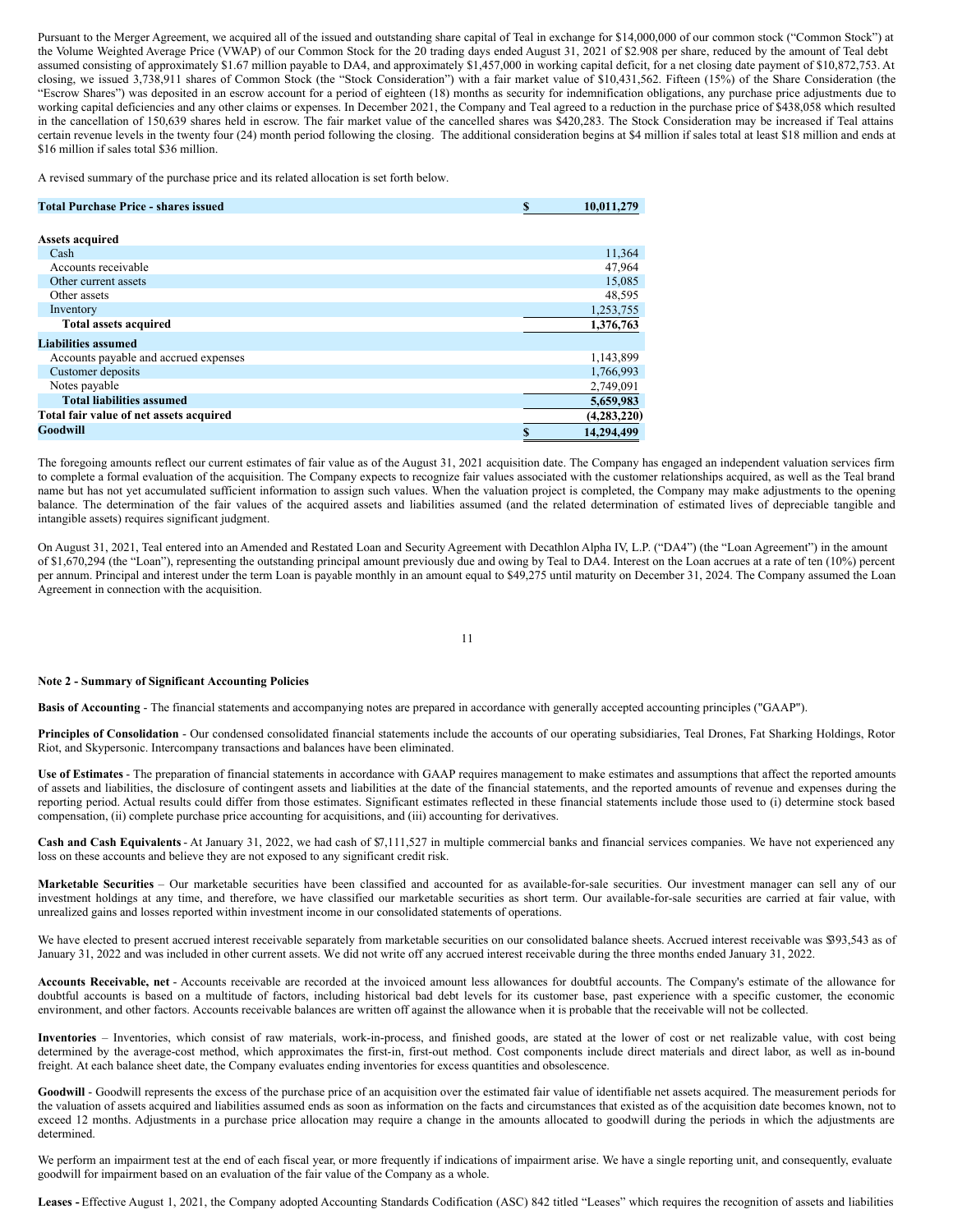associated with lease agreements. The Company adopted ASC 842 on a modified retrospective transition basis which means that it will not restate financial information for any periods prior to August 1, 2021. Upon adoption, the Company recognized a lease liability obligation of \$796,976 and a right-of-use asset for the same amount.

12

The Company determines if a contract is a lease or contains a lease at inception. Operating lease liabilities are measured, on each reporting date, based on the present value of the future minimum lease payments over the remaining lease term. The Company's leases do not provide an implicit rate. Therefore, the Company uses an effective discount rate of 12% based on its recent debt financings. Operating lease assets are measured by adjusting the lease liability for lease incentives, initial direct costs incurred and asset impairments. Lease expense for minimum lease payments is recognized on a straight line basis over the lease term with the operating lease asset reduced by the amount of the expense. Lease terms may include options to extend or terminate a lease when they are reasonably certain to occur.

### **Fair Values, Inputs and Valuation Techniques for Financial Assets and Liabilities and Related Disclosures**

The fair value measurements and disclosure guidance defines fair value and establishes a framework for measuring fair value. Fair value is defined as the price that would be received to sell an asset or paid to transfer a liability in an orderly transaction between market participants at the measurement date. In accordance with this guidance, the Company has categorized its recurring basis financial assets and liabilities into a three-level fair value hierarchy based on the priority of the inputs to the valuation technique.

The fair value hierarchy gives the highest priority to quoted prices in active markets for identical assets or liabilities (Level 1) and the lowest priority to unobservable inputs (Level 3). The inputs used to measure fair value may fall into different levels of the fair value hierarchy. In such cases, the level in the fair value hierarchy within which the fair value measurement in its entirety falls has been determined based on the lowest level input that is significant to the fair value measurement in its entirety. The Company's assessment of the significance of a particular input to the fair value measurement in its entirety requires judgment and considers factors specific to the asset or liability.

We disclose and recognize the fair value of our assets and liabilities using a hierarchy that prioritizes the inputs to valuation techniques used to measure fair value. Fair value is defined as the price that would be received to sell an asset or paid to transfer a liability (an exit price) in an orderly transaction between market participants at the measurement date. The guidance establishes three levels of the fair value hierarchy as follows:

*Level 1*: Inputs are unadjusted, quoted prices in active markets for identical assets or liabilities at the measurement date;

*Level 2*: Inputs are observable, unadjusted quoted prices in active markets for similar assets or liabilities, unadjusted quoted prices for identical or similar assets or liabilities in markets that are not active, or other inputs that are observable or can be corroborated by observable market data for substantially the full term of the related assets or liabilities; and

*Level 3*: Unobservable inputs that are significant to the measurement of the fair value of the assets or liabilities that are supported by little or no market data.

### Disclosures for Non-Financial Assets Measured at Fair Value on a Non-Recurring Basis

The Company's financial instruments mainly consist of cash, receivables, current assets, accounts payable and accrued expenses and debt. The carrying amounts of its cash, receivables, current assets, accounts payable, accrued expenses and current debt approximates fair value due to the short-term nature of these instruments.

#### Convertible Securities and Derivatives

When the Company issues convertible debt or equity instruments that contain embedded derivative instruments that are to be bifurcated and accounted for as liabilities, the total proceeds from the convertible host instruments are first allocated to the bifurcated derivative instruments. The remaining proceeds, if any, are then allocated to the convertible instruments themselves, resulting in those instruments being recorded at a discount from their face value but no lower than zero. Any excess amount is recognized as a derivative expense.

### Derivative Liabilities

The Company has financial instruments that are considered derivatives or contain embedded features subject to derivative accounting. Embedded derivatives are valued separately from the host instrument and are recognized as derivative liabilities in the Company's balance sheet. The Company measures these instruments at their estimated fair value and recognizes changes in their estimated fair value in results of operations during the period of change.

13

In October 2020 and January 2021, the Company entered into convertible note agreements which included provisions under which the conversion price was equal to the lesser of an initial stated amount or the conversion price of a future offering. This variable conversion feature was recognized as a derivative. Both financings included the issuance of warrants which contained similar variable conversion features. The Company values these convertible notes and warrants using the multinomial lattice method that values the derivative liability within the notes based on a probability weighted discounted cash flow model. The resulting liability is valued at each reporting date and the change in the liability is reflected as change in derivative liability in the statement of operations.

Revenue Recognition - The Company recognizes revenue in accordance with ASC 606, "Revenue from Contracts with Customers", issued by the Financial Accounting<br>Standards Board ("FASB"). This standard includes a comprehensive goods, (ii) evaluating performance obligations, (iii) measuring the transaction price, (iv) allocating the transaction price to the performance obligations if there are multiple components, and (v) recognizing revenue as e customers as orders are fulfilled. Most customers pay at the time they order and the Company recognizes revenue upon shipment. The timing of the shipment of orders can vary considerably depending upon whether an order is for an item normally maintained in inventory or an order that requires assembly or unique parts. Customer deposits totaled<br>\$336,621 and \$46,096 at January 31, 2022 and April

**Research and Development** - Research and development expenses include payroll, employee benefits, and other headcount-related expenses associated with product development. Research and development expenses also include third-party development and programming costs, as well as a proportionate share of overhead costs such as rent. Costs related to software development are included in research and development expense until technological feasibility is reached, which for our software products, is generally shortly before the products are released to production. Once technological feasibility is reached, such costs are capitalized and amortized as a cost of revenue over the estimated lives of the products.

**Income Taxes** - Deferred taxes are provided on the liability method, whereby deferred tax assets are recognized for deductible temporary differences and deferred tax liabilities are recognized for taxable temporary differences. Temporary differences are the differences between the reported amounts of assets and liabilities and their tax bases. Deferred tax assets and liabilities are adjusted for the effects of changes in tax laws and rates on the date of enactment.

**Recent Accounting Pronouncements** - Management does not believe that recently issued, but not yet effective accounting pronouncements, if adopted, would have a material effect on the accompanying condensed consolidated financial statements.

**Foreign Currency -** The functional currency of our international subsidiary is the local currency. For that subsidiary, we translate assets and liabilities to U.S. dollars using period-end exchange rates, and average monthly exchange rates for revenues, costs, and expenses. We record translation gains and losses in accumulated other comprehensive income as a component of stockholders' equity. Net foreign exchange transaction gains and losses resulting from the conversion of the transaction currency to functional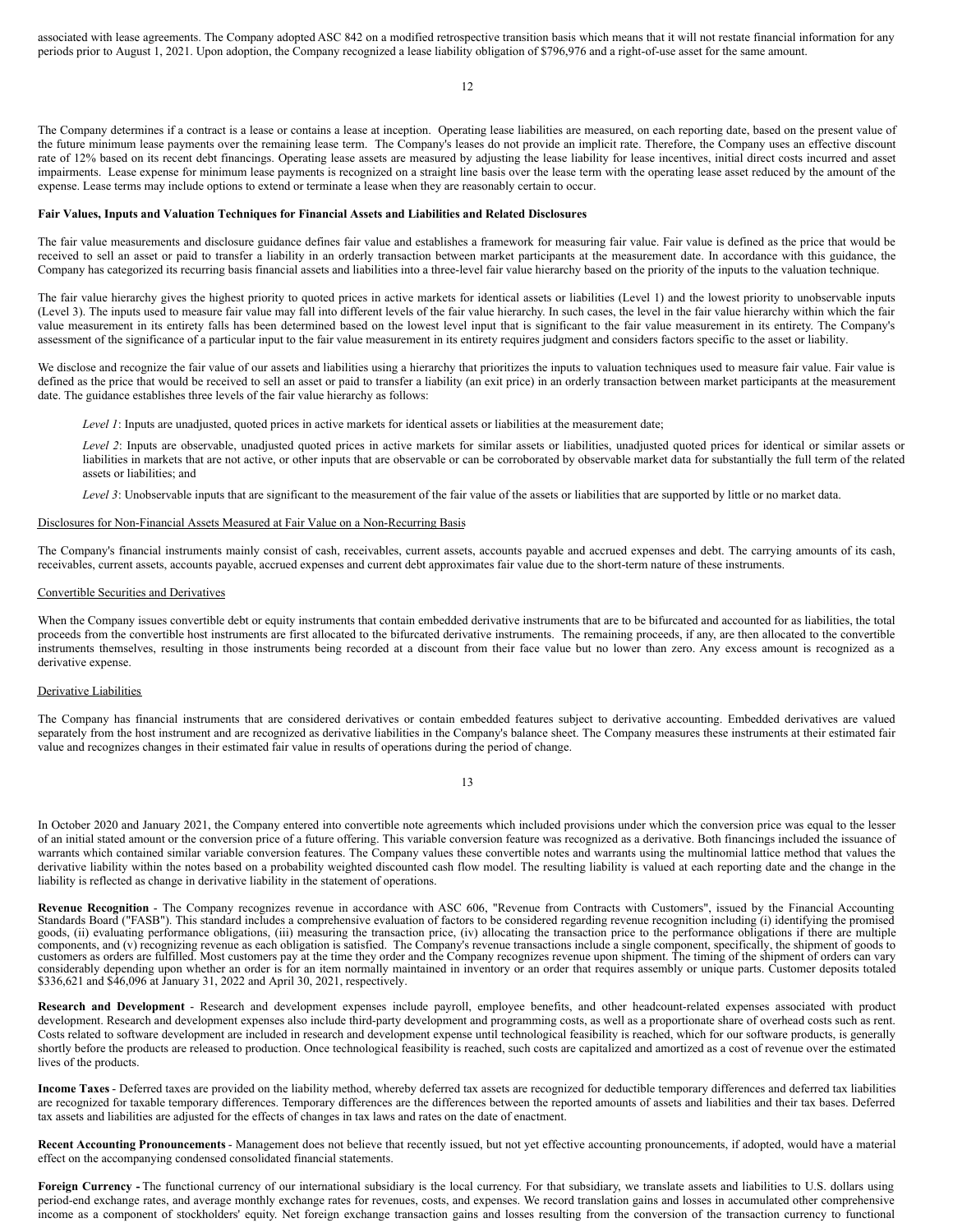currency are recorded in other income, net in the consolidated statements of operations.

**Comprehensive Loss** - During the three and nine months ended January 31, 2022, differences between net loss and comprehensive loss totaled \$567 and \$2,158, respectively, relating to foreign currency translation adjustments.

**Stock-Based Compensation** - We use the estimated grant-date fair value method of accounting in accordance with ASC Topic 718, Compensation - Stock Compensation. Fair value is determined using the Black-Scholes Model using inputs reflecting our estimates of expected volatility, term and future dividends. We recognize forfeitures as they occur. We recognize compensation costs on a straight line basis over the service period which is generally the vesting term.

**Basic and Diluted Net Loss per Share** - Basic and diluted net loss per share has been calculated by dividing net loss by the weighted average number of shares of common stock outstanding during the period. Common stock equivalents were excluded from the computation of diluted net loss per share of common stock because they were antidilutive. The exercise of these common stock equivalents would dilute earnings per share if we become profitable in the future.

Related Parties - Parties are considered to be related to us if they have control or significant influence, directly or indirectly, over us, including key management personnel and members of the Board of Directors. Related Party transactions are disclosed in Note 18.

14

#### **Note 3 – Marketable Securities**

The following tables set forth information related to our marketable securities as of January 31, 2022:

I. Amortized cost, net unrealized gains or losses, and fair values

|                         | Net Unrealized Gains |                       |  |           |  |            |
|-------------------------|----------------------|-----------------------|--|-----------|--|------------|
|                         |                      | <b>Amortized Cost</b> |  | (Losses)  |  | Fair Value |
| Money market funds      |                      | 1,598,428             |  | 1.108     |  | 1,599,536  |
| Asset-backed securities |                      | 3,113,823             |  | (21.984)  |  | 3,091,839  |
| Corporate bonds         |                      | 44,387,966            |  | (633.039) |  | 43,754,927 |
| Total                   |                      | 49,100,217            |  | (653.915) |  | 48.446.302 |

## II. Contractual Maturities

|                         |                  | vne w                    |                 |            |
|-------------------------|------------------|--------------------------|-----------------|------------|
|                         | One Year or Less | Five Years               | Over Five Years | Total      |
| Money market funds      | .599.536         | $\overline{\phantom{a}}$ | $-$             | 1,599,536  |
| Asset-backed securities |                  | 3.091.839                |                 | 3,091,839  |
| Corporate bonds         | 19.808.158       | 23.366.723               | 580,046         | 43.754.927 |
| Total                   | 21.407.694       | 26.458.562               | 580,046         | 48.446.302 |

One to

III. Fair Value Hierarchy

|                         | Level                    |  | Level 2                  |  | Level .                  | Total |            |
|-------------------------|--------------------------|--|--------------------------|--|--------------------------|-------|------------|
| Money market funds      | 1,599,536                |  | $\overline{\phantom{a}}$ |  | $\overline{\phantom{a}}$ |       | .599.536   |
| Asset-backed securities | $\sim$                   |  | 3,091,839                |  | $\overline{\phantom{a}}$ |       | 3,091,839  |
| Corporate bonds         | $\overline{\phantom{a}}$ |  | 43.754.927               |  | $\overline{\phantom{a}}$ |       | 43,754,927 |
| Total                   | 1.599.536                |  | 46,846,766               |  | -                        |       | 48,446,302 |

#### **Note 4 – Inventories**

Inventories consisted of the following:

|                 | January<br>2022 |    | April<br>2021 |
|-----------------|-----------------|----|---------------|
| Raw materials   | 1,370,380       | \$ |               |
| Work-in-process | 39.153          |    |               |
| Finished goods  | 930,147         |    | 362,072       |
| Total           | 2,339,680       | S  | 362,072       |

Inventory purchase commitments totaled \$14,539,895 at January 31, 2022. The global supply chain for materials required to produce our drones is presently experiencing significant delays and disruptions. As a result, we have been required to significantly increase our order lead times for the components of our drones.

15

#### **Note 5 - Other Current Assets**

Other current assets included:

|                         | January<br>2022 |   |         |
|-------------------------|-----------------|---|---------|
| Prepaid inventory       | 1,539,479       | S | 478,939 |
| Accrued interest income | 393,549         |   |         |
| Prepaid insurance       | 140,182         |   | _       |
| Prepaid expenses        | 152,001         |   | 115,587 |
| Security deposits       | 9,372           |   | 9,372   |
| Due from related party  |                 |   | 75,000  |
| Total                   | 2,234,583       | S | 678,898 |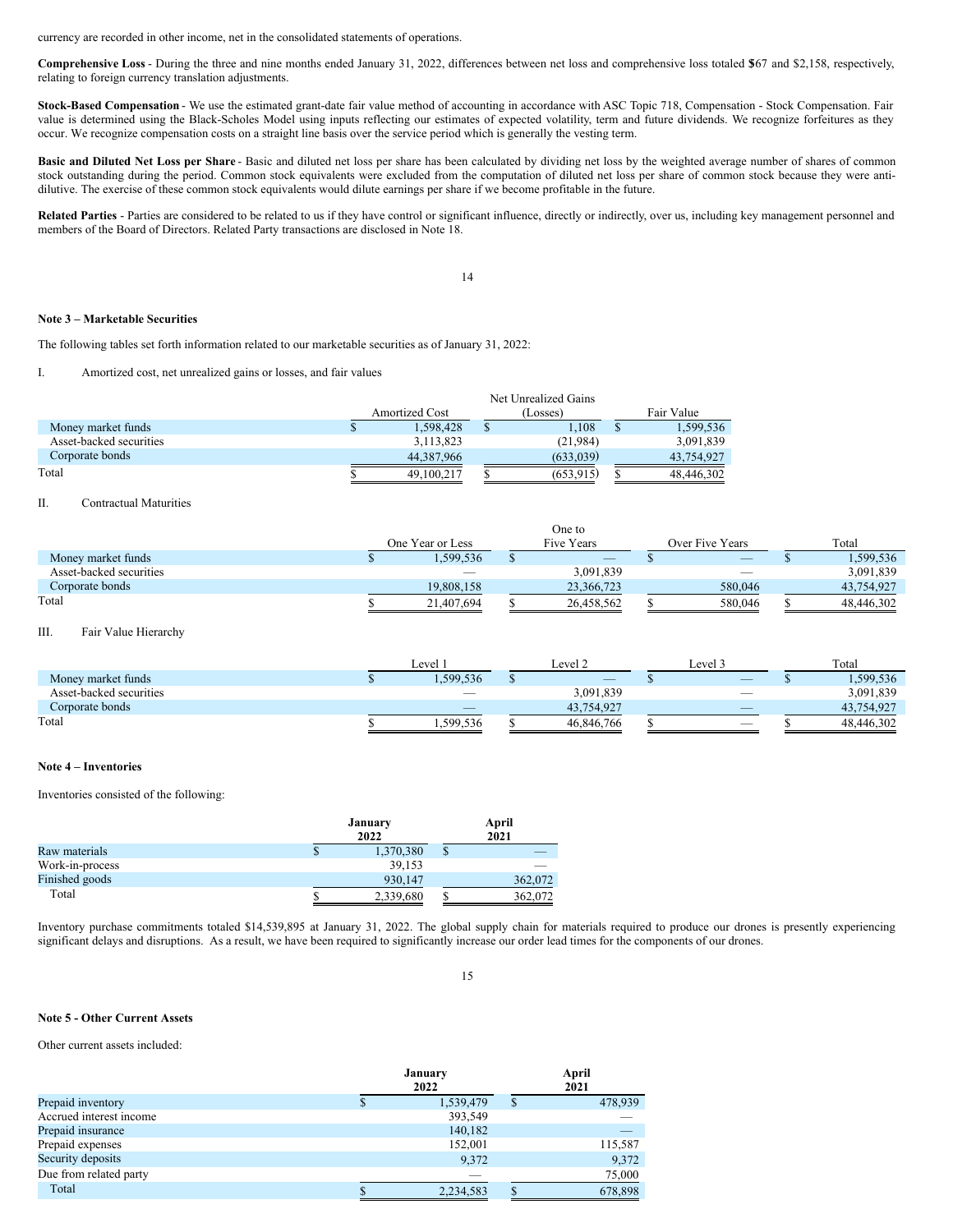## **Note 6 – Due From Related Party**

In January 2022, the Company determined that an employee had relocated in 2021 but their compensation had not been subject to the required tax withholding by the new jurisdiction. The amount subject to taxation included \$155,624 of cash compensation and \$1,413,332 of income associated with the vesting of restricted stock ("Stock Compensation"). In March 2022, the Company entered into a note agreement (the "Note") with the employee in the amount of \$510,323, representing the estimated taxes owed by the employee related to the Stock Compensation. Under the terms of the Note, 104,166 shares of common stock with a fair value of \$280,832, which had vested during calendar 2021, were withheld by the Company and applied against the Note. The employee has agreed not to sell or transfer 110,983 shares of common stock held at the Company's transfer agent until the Note is repaid. In addition, the employee is scheduled to have 20,833 shares of restricted stock vest monthly in calendar 2022, of which 3,000 shares will be withheld with the fair value of those shares applied against the Note. Any shares issued to the employee in 2022 will be held at the transfer agent until the Note is repaid in full. The Note matures on December 31, 2022 and will be repaid by the employee assigning that number of shares, held at the transfer agent, with a fair value required to repay the Note in full. The Company accrued payroll taxes of \$596,120 at January 31, 2022 representing \$510,323 owed by the employee, \$31,604 owed by the Company, and \$54,193 of estimated penalties and interest. The note balance totaled \$225,539 at January 31, 2022. The shares held at the transfer agent had a fair value of \$206,684 at January 31, 2022. The Company filed amended payroll tax returns, which included a payment of \$544,057, on March 16, 2022.

## **Note 7 – Property and Equipment**

Property and equipment consist of assets with an estimated useful life greater than one year. Property and equipment are reported net of accumulated depreciation, and the reported values are periodically assessed for impairment. Property and equipment as of January 31, 2022 was as follows:

| Original cost            | 423.588 |
|--------------------------|---------|
| Accumulated depreciation | 160,729 |
| Net carrying value       | 262,859 |

#### **Note 8 – Operating Leases**

The Company has the following operating leases for real estate locations where it operates:

| Location              | <b>Monthly Rent</b> | <b>Expiration</b> |
|-----------------------|---------------------|-------------------|
| South Salt Lake, Utah | 22,000              | December 2024     |
| Orlando, Florida      | 4.600               | May 2024          |
| Cayman Islands        | 3.438               | Month to Month    |
| Troy, Michigan        | 2.667               | May 2022          |
| Orlando, Florida      | 1.690               | September 2022    |

16

These lease agreements have remaining terms up to 2.92 years, excluding options to extend certain leases for up to 5 years. The weighted average remaining lease term as of January 31, 2022 was 2.86 years. The Company used a discount rate of 12% to calculate its lease liability at January 31, 2022. Future lease payment obligations at January 31, 2022 were as follows:

| Fiscal Year Ended: |         |
|--------------------|---------|
| 2022               | 98,896  |
| 2023               | 336,257 |
| 2024               | 332,356 |
| 2025               | 230,653 |
| Total              | 998,162 |

### **Note 9 – Debt Obligations**

Fiscal Year Ended:

#### **A. Decathlon Capital**

In connection with the acquisition of Teal, Decathlon Capital agreed to restructure the terms of an existing loan agreement with Teal. Effective August 31, 2021, the principal amount outstanding of \$1,670,294 bears interest at10% annually and is repayable in monthly payments of \$49,275 through its December 31, 2024 maturity date. The balance outstanding at January 31, 2022 totaled \$1,483,383.

#### **B. Convertible Note**

In May 2021, Teal entered into a convertible note agreement totaling \$350,000 with one of its equity investors. The note bears interest at the applicable Federal Rate which was approximately 0.13% on the date of issuance. The Company has assumed this obligation which is payable upon demand.

#### **C. Vendor Settlement**

In May 2020, Teal entered into a settlement agreement with a vendor that had been providing contract manufacturing services. At August 31, 2021, the Company assumed the outstanding balance of \$387,500 which is payable in monthly installments of \$37,500 with a final payment of \$12,500 due in July 2022. The balance outstanding at January 31, 2022 totaled \$200,000.

#### **D. SBA Loan**

On February 11, 2021, Teal received a Small Business Administration Paycheck Protection Program ("SBA PPP") loan in the amount of \$300,910. The loan was unsecured, non-recourse, and accrued interest at one percent annually. The loan is forgivable if used to fund qualifying payroll, rent and utilities. The principal balance of \$300,910 and accrued interest of \$3,001 were forgiven on February 16, 2022.

## **E. Shopify Capital**

Shopify Capital is an affiliate of Shopify, Inc. which provides sales software and services to the Company. The Company processes customer transactions ordered on the ecommerce site for Rotor Riot through Shopify. Shopify Capital has entered into multiple agreements with the Company in which it has "purchased receivables" at a discount. Shopify retains a portion of the Company's daily receipts until the purchased receivables have been paid. The Company recognizes the discount as a transaction fee, in full, in the month in which the agreement is executed. The Company assumed an existing agreement when it acquired Rotor Riot in January 2020. This agreement was repaid in May 2020. Since then, the Company has entered into the following agreements with Shopify:

|                     | Purchased   |         |
|---------------------|-------------|---------|
| Date of Transaction | Receivables | Payment |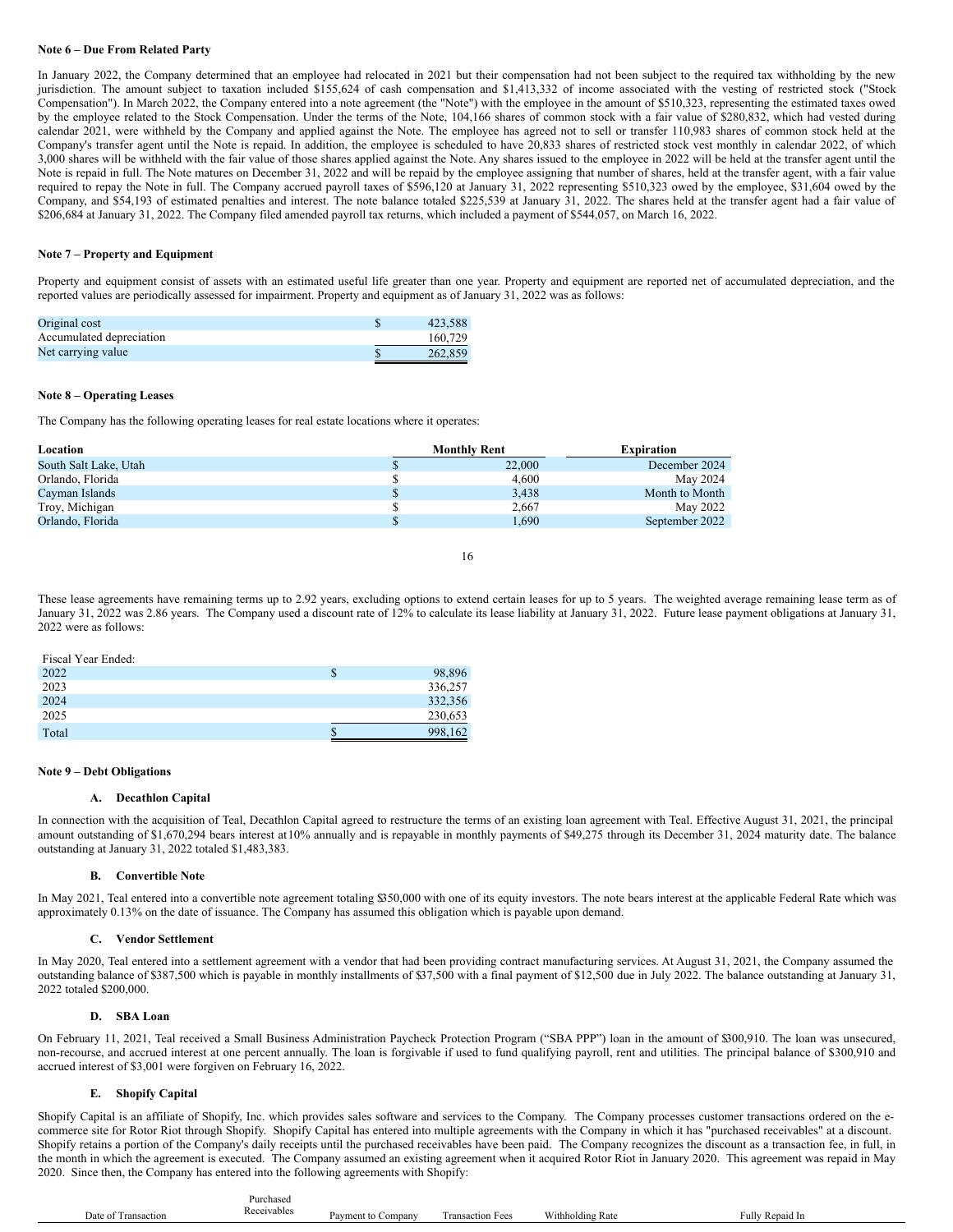| <b>May 2020</b> | \$158,200 | \$140,000 | \$18,200 | 170 | October 2020 |
|-----------------|-----------|-----------|----------|-----|--------------|
| September 2020  | \$209,050 | \$185,000 | \$24,050 | $-$ | May 2021     |
| April 2021      | \$236,500 | \$215,000 | \$21,500 | 170 | January 2022 |

#### **F. Corporate Equity**

In October 2021, Teal entered into an agreement with Corporate Equity to fund \$60,000 of leasehold improvements. In January 2022, the agreement was amended to include an additional \$60,000 of leasehold improvements funding. The loan bears interest at8.25% annually and is repayable in monthly payments of \$3,595 through its December 2024 maturity date. The balance outstanding at January 31, 2022 totaled \$111,180.

### **G. Revenue Financing Arrangement**

In April 2021, Teal entered into an agreement under which it sold future customer payments, at a discount, to Forward Financing. At August 31, 2021, the Company assumed the outstanding balance of \$38,758. Repayment of the remaining balance was completed in January 2022.

## **H. Ascentium Capital**

In September 2021, Teal entered into a financing agreement with Ascentium Capital to fund the purchase of a fixed asset totaling \$24,383. Monthly payments of \$656 are payable through October 2024. The balance outstanding at January 31, 2022 totaled \$21,255.

## **I. PayPal**

PayPal is an electronic commerce company that facilitates payments between parties through online funds transfers. The Company processes certain customer payments ordered on its e-commerce site through PayPal. The Company has entered into multiple agreements under which PayPal provides an advance on customer payments, and then retains a portion of customer payments until the advance is repaid. PayPal charges a fee which the Company recognizes in full upon entering an agreement. A November 2019 agreement under which PayPal advanced \$100,000 and charged a transaction fee of \$6,900 was completed in January 2021. A January 2021 agreement under which PayPal advanced \$75,444 and charged a transaction fee of \$2,444 was completed in August 2021.

### **J. Summary**

Outstanding principal payments are due as follows:

| Balance of fiscal year 2022             | 600,683   |
|-----------------------------------------|-----------|
| 2023                                    | 680,308   |
| 2024                                    | 646,287   |
| 2025                                    | 476,462   |
| 2026                                    | 62,988    |
| Total                                   | 2,466,728 |
| Short term $-$ through January 31, 2023 | 1,127,596 |
| Long term $-$ thereafter                | 1,339,132 |

### **Note 10 - Due to Related Party**

#### **A. Founder of Fat Shark**

In connection with the acquisition of Fat Shark in November 2020, the Company issued a secured promissory note in the amount of \$1,753,000 to the seller who is now an employee. The note bears interest at 3% annually and matures in full in November 2023. In May 2021, the Company made an initial payment of \$132,200 by directing a refund from a vendor based in China to the noteholder who is also based in China. The remaining balance of \$1,620,800 plus accrued interest totaling \$45,129 was paid in September 2021.

## 18

## **B. BRIT, LLC**

In January 2020, in connection with the acquisition of Rotor Riot, the Company issued a promissory note in the amount of \$175,000 to the seller, BRIT, LLC. The note bears interest at 4.75% annually. The entire outstanding balance of \$85,172 plus accrued interest totaling \$12,942 was paid in October 2021.

The Company also assumed a line of credit obligation totaling \$47,853 which bears interest at6.42% annually. The outstanding balance totaled \$41,622 and \$47,922 at January 31, 2022 and April 30, 2021, respectively.

#### **C. Aerocarve**

In 2020, the Company received advances totaling \$79,000 from Aerocarve, which is controlled by the Company's Chief Executive Officer. The parties agreed that the funds would bear interest at 5% annually until repaid. The balance owed at April 30, 2021 was \$74,000. The balance was repaid in full in May 2021.

## **Note 11 - Convertible Notes**

In November 2019, the Company issued a convertible note in the principal amount of \$300,000 to one accredited investor and in December 2019, the Company issued a convertible note in the principal amount of \$125,000 to a director and a convertible note in the principal amount of \$25,000 to our chief executive officer (collectively, the "2019 Notes"). The Notes had a term of 2 years and accrued interest at an annual rate of12% through the date of conversion. In September and October 2020, the entire \$450,000 of 2019 Notes, plus accrued interest totaling \$45,204, was converted into710,444 shares of common stock.

#### **October 2020 Financing**

In October 2020, the Company closed a private offering of convertible promissory notes (the "2020 Notes") in the aggregate principal amount of \$600,000. The 2020 Notes accrued interest at 12% annually, had a two yearterm, and were convertible into common stock at the lower of \$1.00 or a 25% discount of the price per share of Common Stock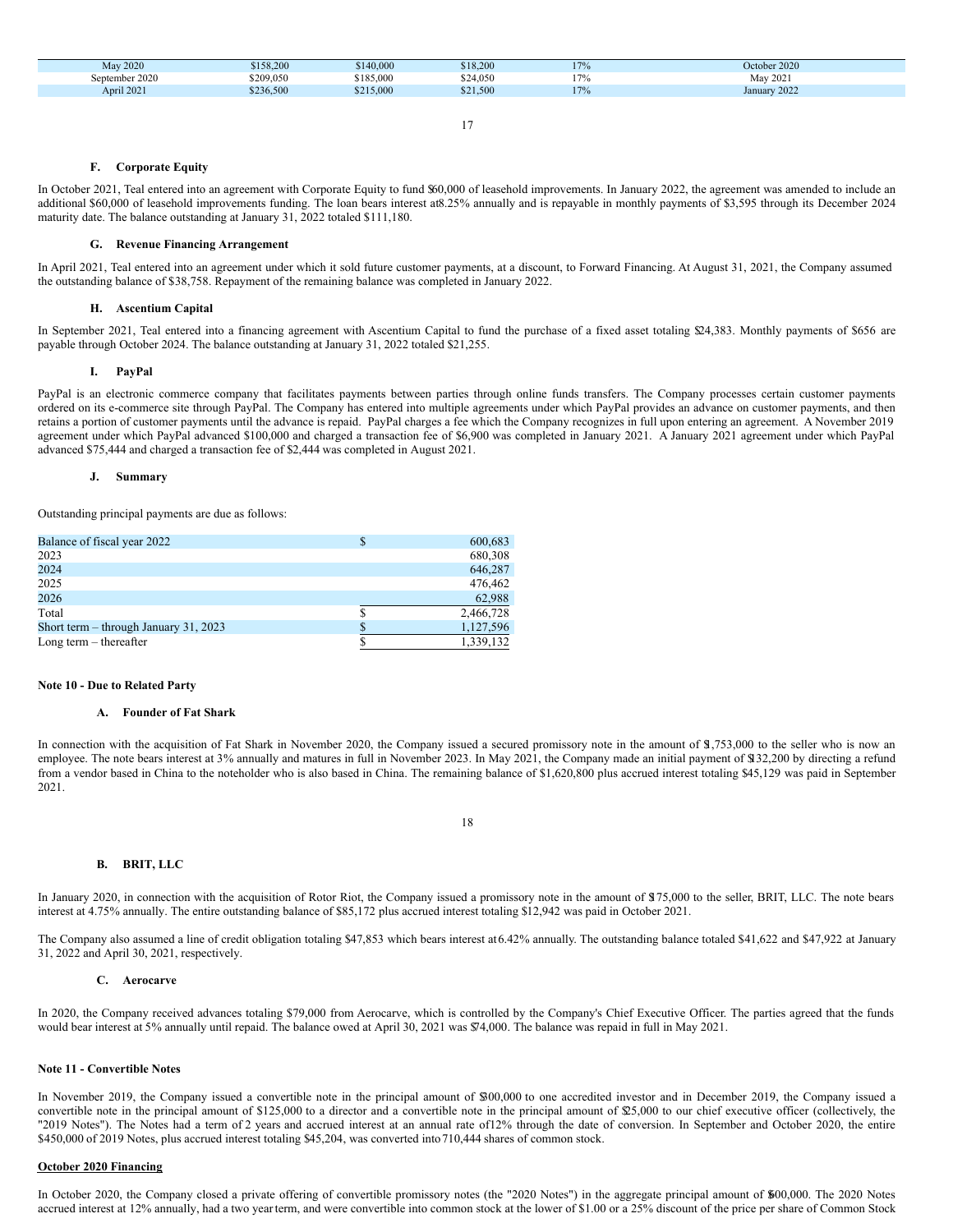offered in a future, qualified offering. The financing also included the issuance of warrants to purchase 399,998 shares of common stock. The Warrants are exercisable for a period of five years at a price equal to the lower of (1) \$1.50 per share, or (2) at a price equal to 75% of the price per share of the common stock offered in a future, qualified offering.

The Company determined that the provision associated with a potential reduction in the conversion price of the notes and the exercise price of the warrant represented an embedded derivative financial liability. The derivative liability was initially valued at \$728,587, of which \$580,000 of the proceeds were applied as a debt discount to reduce the initial carrying value of the notes to zero with the remaining \$20,000 applied against transaction fees. The derivative liability was valued using a multinomial lattice model with \$460,588 and \$267,999 related to the derivative features of the notes and warrants, respectively.

As of January 31, 2022, (a) the 2020 Notes were fully converted into common stock and the related derivative liability eliminated, and (b2)66,666 of the warrants were outstanding with a derivative liability of \$445,709.

## **January 2021 Financing**

In January 2021, the Company closed a private offering of convertible promissory notes (the "2021 Notes") in the aggregate principal amount of \$500,000. The 2021 Notes accrued interest at 12% annually, had a two year term, and were convertible into shares of the Company's common stock at the lower of \$1.00 or a 25% discount of the price per share of Common Stock offered in a future, qualified offering. The financing also included the issuance of warrants to purchase 675,000 shares of common stock. The Warrants are exercisable for a period of five years at a price equal to the lower of (i) \$1.50 per share, or (ii) a 25% discount to the price per share of common stock offered in a future qualified offering.

The Company determined that the provision associated with a potential reduction in the conversion price of the notes and the exercise price of the warrant represented an embedded derivative financial liability. The derivative liability was initially valued at \$4,981,701, of which \$500,000 was applied as a debt discount to reduce the initial carrying value of the notes to zero. The derivative liability was valued using a multinomial lattice model with \$2,111,035 and \$2,870,666 related to the derivative features of the notes and warrants, respectively.

19

As of January 31, 2022, (a) the 2021 Notes were fully converted into common stock and the related derivative liability eliminated, and (b540,000 of the warrants were outstanding with a derivative liability of \$904,390.

## **Note 12 - Income Taxes**

Our operating subsidiary, Red Cat Propware, Inc., is incorporated and based in Puerto Rico which is a commonwealth of the United States. We are not subject to taxation by the United States as Puerto Rico has its own taxing authority which passed the Export Services Act, also known as Act 20, in 2012. Under Act 20, eligible businesses are subject to a special corporate tax rate of 4%. Since inception, we have incurred net losses in each year of operations. Our current provision for the reporting periods presented in these financial statements consisted of a tax benefit against which we applied a full valuation allowance, resulting in no current provision for income taxes. In addition, there was no deferred provision for any of these reporting periods.

At January 31, 2022 and April 30, 2021, we had accumulated deficits of approximately \$2,700,000 and \$15,800,000, respectively. Deferred tax assets related to the future benefit of these net operating losses for tax purposes totaled approximately \$908,000 and \$632,000, respectively, based on the Act 20 rate of 4%. Currently, we focus on projected future taxable income in evaluating whether it is more likely than not that these deferred assets will be realized. Based on the fact that we have not generated an operating profit since inception, we have applied a full valuation allowance against our deferred tax assets at January 31, 2022 and April 30, 2021.

#### **Note 13 - Common Stock**

Our common stock has a par value of \$0.001 per share. We are authorized to issue 500,000,000 shares of common stock. Each share of common stock is entitled to one vote.

On May 4, 2021, the Company closed an offering of4 million shares of common stock which generated gross proceeds of \$16 million and net proceeds of approximately \$14.6 million.

On May 4, 2021, the Company issued 50,000 shares of common stock for investor relations services rendered.

On May 7, 2021, the Company issued 685,321 shares of common stock in connection with the acquisition of Skypersonic, as further described in Note 1.

On July 21, 2021, the Company closed an offering of13,333,334 shares of common stock which generated gross proceeds of \$60 million and net proceeds of approximately \$55.5 million.

During the three months ended July 31, 2021,62,500 shares of common stock were issued under the terms of a restricted stock agreement with an officer.

On August 10, 2021, the Company issued 1,321,966 shares of common stock in connection with the conversion of158,704 shares of Series A Preferred Stock.

On August 15, 2021, the Company issued 20,000 shares of common stock for investor relations services rendered.

On August 31, 2021, the Company issued 3,588,272 shares of common stock in connection with the acquisition of Teal Drones, as further described in Note 1.

During the three months ended October 31, 2021, the Company issued21,972 shares of common stock in connection with working capital adjustments related to the acquisition of Skypersonic, as further described in Note 1.

During the three months ended October 31, 2021, shares of common stock issued under the terms of restricted stock agreements with officers totaled 62,500.

During the three months ended October 31, 2021, shares of common stock issued due to the exercise of stock options totale \$1,115.

During the three months ended January 31, 2022, shares of common stock issued under restricted stock agreements totaled5,044. In addition, 62,500 shares which were pending issuance under restricted stock agreements, were instead applied against the Note described in footnote 6 and 29,483 shares were applied toward payroll tax obligations on restricted stock.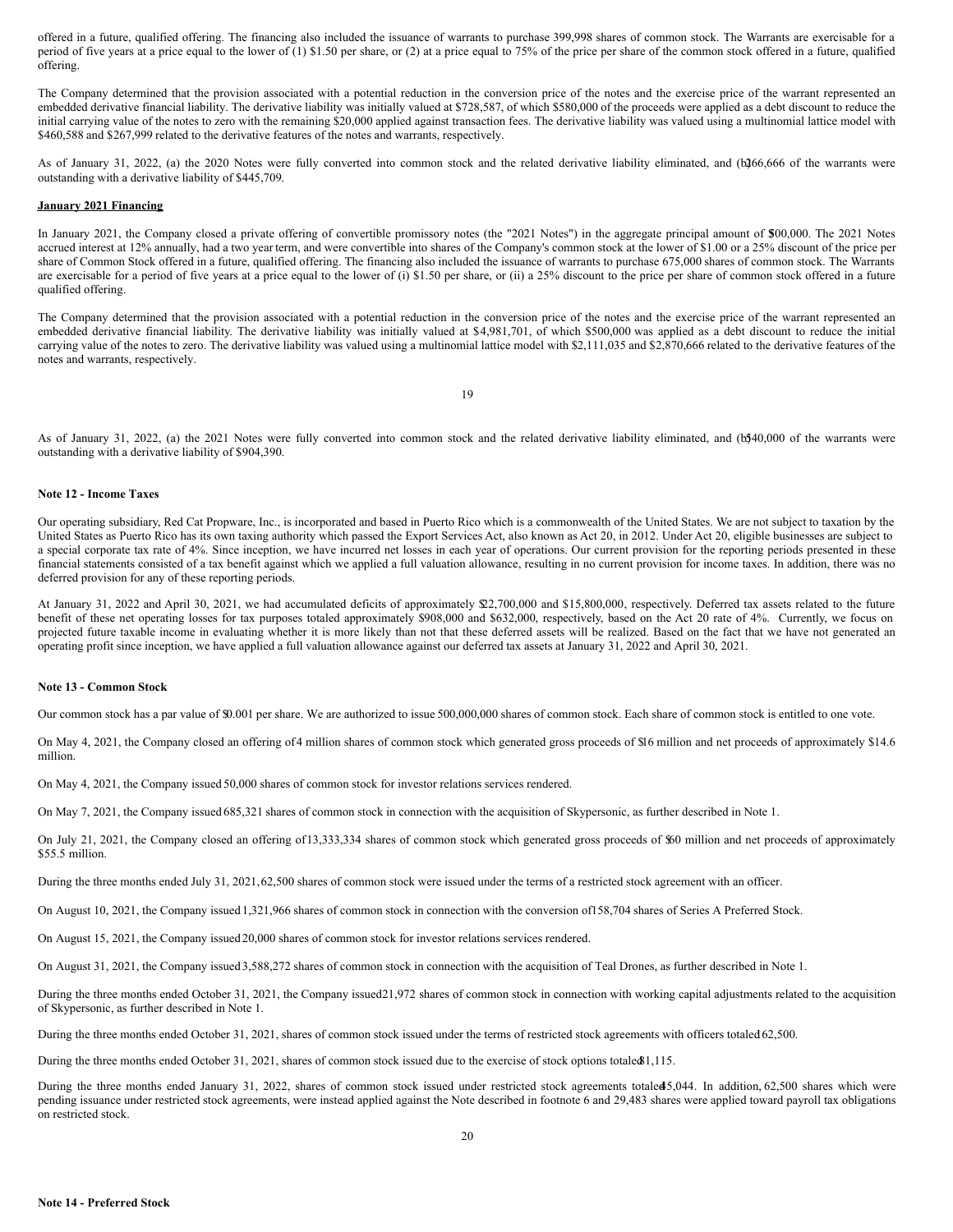Series A Preferred Stock outstanding totaled 158,704 at April 30, 2021, and were converted into1,321,966 shares of common stock on August 10, 2021.

Series B Preferred Stock ("Series B Stock") is convertible into common stock at a ratio of 0.8334 shares of common stock for each share of Series B Stock held and votes together with the common stock on an as-if-converted basis. Shares outstanding at January 31, 2022 totaled 986,676 which are convertible into 822,230 shares of common stock.

#### **Note 15 - Warrants**

In October 2020, the Company issued five-year warrants to purchase a total of399,998 shares in connection with the issuance of \$600,000 of convertible notes. The warrants have an initial exercise price of \$1.50 which may be reduced to a 25% discount of the price per share of Common Stock offered in a future qualified offering. The warrants were valued at \$267,999 using the multinominal lattice model and are considered derivative liabilities under ASC 815-40. The value of the warrants was included in the determination of the initial accounting for the financing including the calculation of the derivative liability and related expense.

In January 2021, the Company issued five-year warrants to purchase a total of675,000 shares in connection with the issuance of \$500,000 of convertible notes. The warrants have an initial exercise price of \$1.50 which may be reduced to a 25% discount of the price per share of Common Stock offered in a future qualified offering. The warrants were valued at \$2,870,666 using the multinominal lattice model and are considered derivative liabilities under ASC 815-40. The value of the warrants was included in the determination of the initial accounting for the financing including the calculation of the derivative liability and related expense.

In March and April 2021, we received \$201,249 in connection with the exercise of 201,666 warrants which had been issued in October 2020 and January 2021 as part of the convertible note financings described in note 10. Since these exercises resulted in the elimination of the derivative liability in the warrants, the derivative liability was reduced by \$694,305 with a corresponding increase in additional paid in capital.

In May 2021, the Company issued warrants to purchase 200,000 shares of common stock to the placement agent of its common stock offering. The warrants have a five year term and an exercise price of \$5.00.

In June 2021, we received \$99,999 in connection with the exercise of 66,666 warrants which had been issued in October 2020 as part of the convertible note financings described in Note 11. Since these exercises resulted in the elimination of the derivative liability in the warrants, the derivative liability was reduced by \$163,141 with a corresponding increase in additional paid in capital.

In July 2021, the Company issued warrants to purchase 533,333 shares of common stock to the placement agent of its common stock offering. The warrants have a five year term and an exercise price of \$5.625.

The following table summarizes the changes in warrants outstanding since April 30, 2020.

|                                  |                  | Weighted-average<br>Remaining Contractual |            |  |                     |  |
|----------------------------------|------------------|-------------------------------------------|------------|--|---------------------|--|
|                                  |                  | Weighted-average                          | Term       |  | Aggregate Intrinsic |  |
|                                  | Number of Shares | Exercise Price per Share                  | (in years) |  | Value               |  |
| Balance as of April 30, 2020     | _                | $-$                                       |            |  |                     |  |
| Granted                          | 1.074.998        | 1.50<br>-S                                |            |  |                     |  |
| Exercised                        | (201,666)        | 1.50                                      |            |  |                     |  |
| Outstanding as of April 30, 2021 | 873,332          | 1.50                                      | 4.62       |  | 2,218,263           |  |
| Granted                          | 733,333          | 5.45                                      |            |  |                     |  |
| Exercised                        | (66, 666)        | 1.50                                      |            |  |                     |  |
| Outstanding at January 31, 2022  | 1,539,999        | $\mathbf{s}$<br>3.38                      | 4.13       |  | 1,371,332           |  |

# 21

## **Note 16 - Share Based Awards**

The 2019 Equity Incentive Plan (the "Plan") allows us to incentivize key employees, consultants, and directors with long term compensation awards such as stock options, restricted stock, and restricted stock units (collectively, the "Awards"). The number of shares issuable in connection with Awards under the Plan may not exceed 8,750,000.

The aggregate intrinsic value of outstanding options represents the excess of the stock price at January 31, 2022 of \$1.70 over the exercise price of each option. As of January 31, 2022 and April 30, 2021, there was \$3,762,636 and \$914,915 of unrecognized stock-based compensation expense related to unvested stock options which is expected to be recognized over the weighted average period of 1.64 years.

The table below sets forth the assumptions used to calculate the fair value of options granted during the three months ended January 31, 2022:

| Exercise price               | $1.69 - 2.52$         |
|------------------------------|-----------------------|
| Stock price on date of grant | $1.69 - 2.33$         |
| Volatility                   | $268.51\% - 270.18\%$ |
| Risk-free interest rate      | $1.50\% - 1.74\%$     |
| Expected term (years)        | $8.25 - 8.25$         |
| Dividend yield               |                       |

A summary of activity under the Plan since April 30, 2020 is as follows:

| Options                          | <b>Shares</b>            | Weighted-Average<br><b>Exercise Price</b> | Weighted-Average<br>Remaining<br>Contractual Term | Aggregate Intrinsic<br>Value |
|----------------------------------|--------------------------|-------------------------------------------|---------------------------------------------------|------------------------------|
| Outstanding as of April 30, 2020 | 1,597,475                | 1.10                                      |                                                   |                              |
| Granted                          | 600,000                  | 3.63                                      |                                                   |                              |
| Exercised                        | $-$                      |                                           |                                                   |                              |
| Forfeited or expired             | $\overline{\phantom{a}}$ | _                                         |                                                   |                              |
| Outstanding as of April 30, 2021 | 2,197,475                | 1.79                                      |                                                   |                              |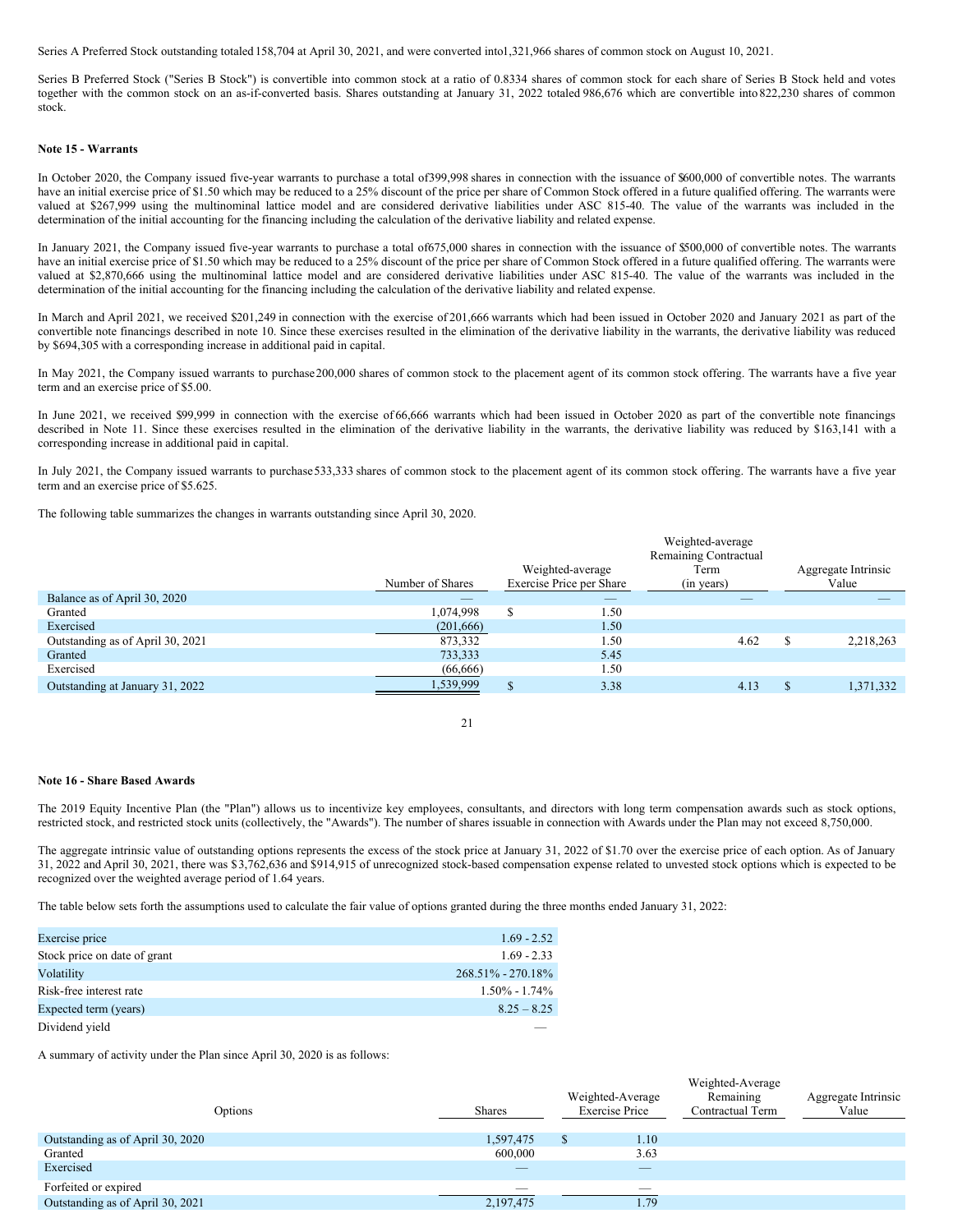| Granted                            | 1.656.000 | 2.59 |      |           |
|------------------------------------|-----------|------|------|-----------|
| Exercised                          | (112,500) | 0.96 |      |           |
| Forfeited or expired               | (26,000)  | 2.12 |      |           |
| Outstanding as of January 31, 2022 | 3,714,975 | 2.17 | 0.12 | 1,010,178 |
| Exercisable as of January 31, 2022 | 1.897.142 | 2.13 | 8.01 | 687.111   |

Stock compensation expense was as follows:

|                            | Three months ended<br>January 31, |  |         | Nine months ended<br>January 31, |  |           |  |
|----------------------------|-----------------------------------|--|---------|----------------------------------|--|-----------|--|
|                            | 2022                              |  | 2021    | 2022                             |  | 2021      |  |
| General and administrative | 343,549                           |  | 336,301 | 952,899                          |  | 525,559   |  |
| Research and development   | 143,279                           |  | 179,157 | 284,511                          |  | 199,047   |  |
| Operations                 | 182,320                           |  | 170.612 | 556,928                          |  | 175,586   |  |
| Sales and marketing        | 112.975                           |  | 168,125 | 271,808                          |  | 168,125   |  |
| Total                      | 782,123                           |  | 854,195 | 2,066,146                        |  | 1,068,317 |  |

22

### **Note 17 - Derivatives**

The Company completed financings in October 2020 and January 2021 which included notes and warrants containing embedded features subject to derivative accounting. See Note 11 for a full description of these financings. Both the notes and the warrants included provisions which provided for a reduction in the conversion and exercise prices, respectively, if the Company completed a future qualified offering at a lower price. These provisions represent embedded derivatives which are valued separately from the host instrument (meaning the notes and warrants) and recognized as derivative liabilities on the Company's balance sheet. The Company initially measures these financial instruments at their estimated fair value and recognizes changes in their estimated fair value in results of operations during the period of change. The Company also measures these financial instruments on the date of settlement (meaning when the note is converted or the warrant is exercised) at their estimated fair value and recognizes changes in their estimated fair value in results of operations. Any discount in the carrying value of the note is fully amortized on the date of settlement and recognized as interest expense. The Company estimated the fair value of these embedded derivatives using a multinomial lattice mode1. The range of underlying assumptions used in the binomial model to determine the fair value of the derivative warrant liability upon settlement of the derivative liability and as of January 31, 2022 are set forth below. In addition, the Company's stock price on each measurement date was used in the model.

| Risk-free interest rate  | $1.39 - 1.39\%$     |
|--------------------------|---------------------|
| Expected dividend yield  |                     |
| Expected term (in years) | $3.67 - 3.99$       |
| Expected volatility      | $245.10 - 249.99\%$ |

As of January 31, 2022, all of the notes had been converted into common stock and 806,666 of the warrants were outstanding. Changes in the derivative liability during the three and nine months ended January 31, 2022 and 2021 were as follows:

|                                      | Three months ended<br>January 31, |  | Nine months ended<br>January 31, |  |             |   |           |
|--------------------------------------|-----------------------------------|--|----------------------------------|--|-------------|---|-----------|
|                                      | 2022                              |  | 2021                             |  | 2022        |   | 2021      |
| Balance, beginning of period         | 2,376,565                         |  | 812,390                          |  | 2,812,767   | S |           |
| Additions                            |                                   |  | 4,981,701                        |  |             |   | 5,710,288 |
| Eliminated upon exercise of warrants | _                                 |  |                                  |  | (163, 141)  |   | _         |
| Changes in fair value                | (1,026,466)                       |  | 3,350,135                        |  | (1,299,527) |   | 3,433,938 |
| Balance, end of period               | 1,350,099                         |  | 9,144,226                        |  | 1,350,099   |   | 9,144,226 |

Changes in fair value primarily related to changes in the Company's stock price during the period with increases in the stock price increasing the liability and decreases in the stock price reducing the liability.

### **Note 18 - Related-Party Transactions**

In November 2019, the Company issued a convertible note in the principal amount of \$300,000 to one accredited investor and in December 2019, the Company issued a convertible note in the principal amount of \$125,000 to a director and a convertible note in the principal amount of \$25,000 to our chief executive officer (collectively, the "2019 Notes"). The Notes had a term of 2 years and accrued interest at an annual rate of12% through the date of conversion. In September and October 2020, the entire \$450,000 of 2019 Notes, plus accrued interest totaling \$45,204, was converted into710,444 shares of common stock.

In July 2021, the Company entered into a consulting agreement with a director resulting in monthly payments of \$,000. In addition, the Company issued 150,000 options to purchase common stock at \$2.51 which vest quarterly over the one-year term of the agreement. In January 2022, the agreement was amended to increase the monthly payments to \$10,000.

In January 2022, the Company entered into a note agreement with an employee in the principal amount of \$510,323, as further described in Note 6.

Additional related party transactions are disclosed in Note 10.

#### **Note 19 - Subsequent Events**

Subsequent events have been evaluated through the date of this filing and there are no subsequent events which require disclosure except as set forth below: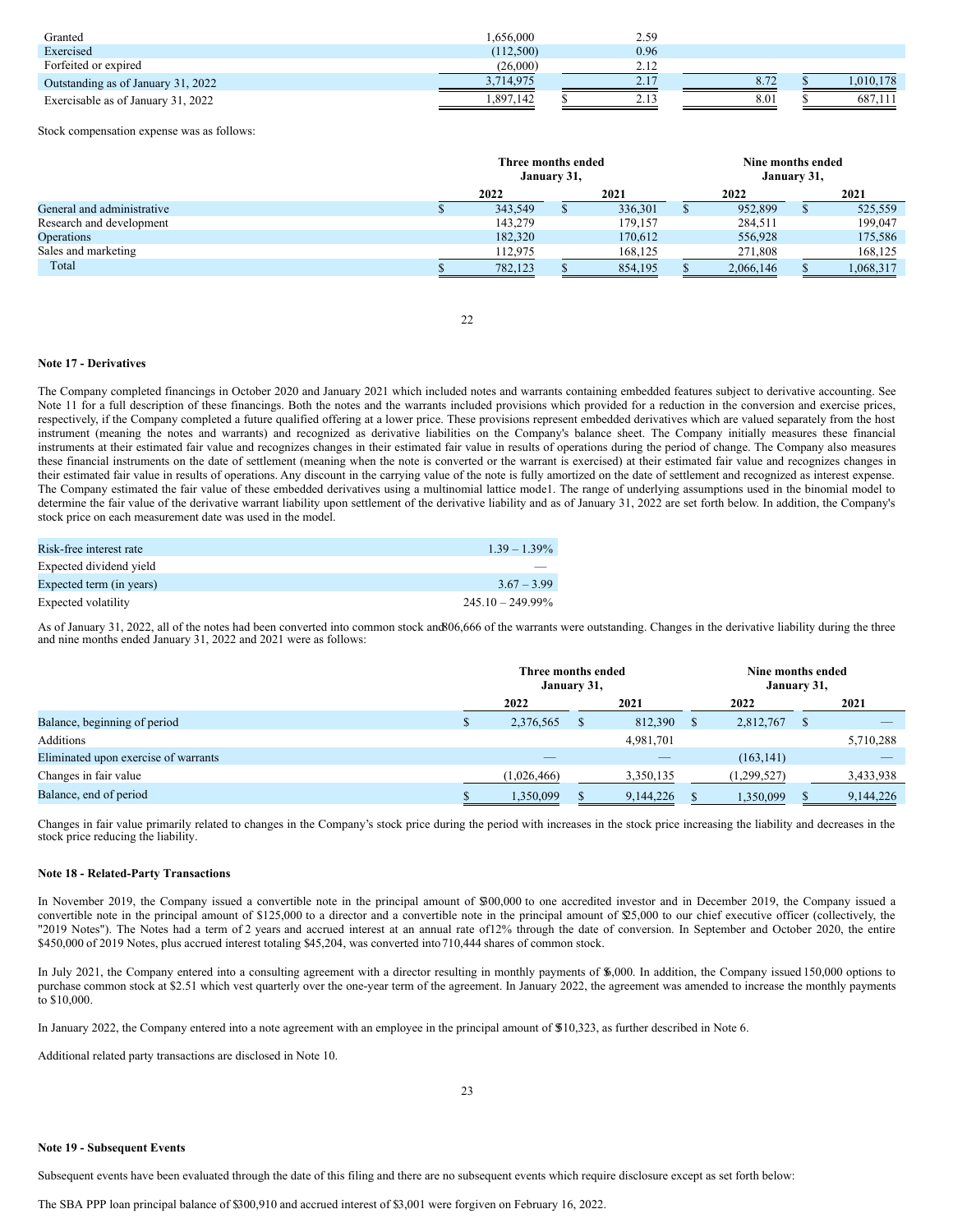## **ITEM 2. MANAGEMENT'S DISCUSSION AND ANALYSIS OF FINANCIAL CONDITION AND RESULTS OF OPERATIONS**

The following discussion should be read in conjunction with our unaudited condensed consolidated financial statements and related notes and other financial data included elsewhere in this Quarterly Report on Form 10-Q.

Management's Discussion and Analysis contains forward-looking statements that involve risks and uncertainties, such as statements relating to our liquidity, and our plans for our business focusing on (i) selling drones and related components, and (ii) cloud-based analytics, storage, and services for drones. Any statements that are not historical fact are forward-looking statements. When used, the words "believe," "plan," "intend," "anticipate," "arget," "estimate," "expect," and the like, and/or future-tense or conditional constructions ("will," "may," "could," "should," etc.), or similar expressions, identify certain of these forward-looking statements. These forward-looking statements are subject to risks and uncertainties that could cause actual results or events to differ materially from those expressed or implied by the forward-looking statements in this Quarterly Report on Form 10-Q. The Company's actual results and the timing of events could differ materially from those anticipated in these forward-looking statements as a result of many factors. Investors should also review the risk factors in the Company's Annual Report on Form 10-K filed with the SEC on August 12, 2021.

All forward-looking statements speak only as of the date on which they are made. The Company does not undertake any obligation to update such forward-looking statements to reflect events that occur or circumstances that exist after the date of this Quarterly Report on Form 10-Q except as required by federal securities law.

#### **Recent Developments**

#### *Firm Commitment Underwritten Public Of erings*

#### *S-1 Of ering*

On May 4, 2021, the Company closed a firm commitment underwritten public offering (the "S-1 Offering") in which it sold 4,000,000 shares of common stock, at a public offering price of \$4.00 per share, to ThinkEquity, a division of Fordham Financial Management, Inc., as representative of the underwriters ("ThinkEquity"), pursuant an underwriting agreement dated April 29, 2021. These shares of common stock were offered to and sold by the Company pursuant to a registration statement on Form S-1, as amended (File No. 333-253491), filed with the SEC, which was declared effective by the Commission on April 29, 2021 (the "S-1 Registration Statement"). The net proceeds to the Company, after deducting the underwriting discount, the underwriters' fees and expenses and the Company's estimated expenses, were approximately \$14.6 million.

#### *S-3 Of ering*

On July 21, 2021, the Company closed on a firm commitment underwritten public offering (the "S-3 Offering") in which it sold an aggregate of 13,333,334 shares of Common Stock at a purchase price of \$4.50 per share to ThinkEquity, pursuant to an underwriting agreement dated July 18, 2021. These shares of common stock were offered and sold by the Company pursuant to a registration statement on Form S-3, as amended (File No. 333-256216), filed with the SEC, which was declared effective by the SEC on June 14, 2021 and a Supplement to the Prospectus contained in this registration statement filed with the SEC on July 19, 2021. The net proceeds to the Company, after deducting the underwriting discount, the underwriters' fees and expenses, and the Company's estimated expenses were approximately \$55.5 million.

### *Acquisition of Teal Drones*

On August 31, 2021, we closed the acquisition of Teal Drones Inc., ("Teal"). Teal is a leader in commercial and government unmanned aerial vehicle ("UAV") technology and manufactures the Golden Eagle drone, approved by the US Department of Defense for reconnaissance, public safety, and inspection applications.

25

Pursuant to the Merger Agreement, we acquired all of the issued and outstanding share capital of Teal in exchange for \$14,000,000 of our common stock ("Common Stock") at the Volume Weighted Average Price (VWAP) of our Common Stock for the 20 trading days ended August 31, 2021 of \$2.908 per share, reduced by the amount of Teal debt assumed consisting of approximately \$1.67 million payable to DA4, and approximately \$1,457,000 in working capital deficit, for a net closing date payment of \$10,872,753. At closing, we issued 3,738,911 shares of Common Stock (the "Stock Consideration") with a fair market value of \$10,431,562. Fifteen (15%) of the Share Consideration (the "Escrow Shares") was deposited in an escrow account for a period of eighteen (18) months as security for indemnification obligations, any purchase price adjustments due to working capital deficiencies and any other claims or expenses. In December 2021, the Company and Teal agreed to a reduction in the purchase price of \$438,058 which resulted in the cancellation of 150,639 shares held in escrow. The fair market value of the cancelled shares was \$420,283. The Stock Consideration may be increased if Teal attains certain revenue levels in the twenty four (24) month period following the closing. The additional consideration begins at \$4 million if sales total at least \$18 million and ends at \$16 million if sales total \$36 million.

On August 31, 2021, Teal entered into an Amended and Restated Loan and Security Agreement with DA4 (the "Loan Agreement") in the amount of \$1,670,294 (the "Loan"), representing the outstanding principal amount previously due and owed by Teal. Interest accrues at a rate of ten (10%) percent per annum. Principal and interest is payable monthly in an amount equal to \$49,275 until maturity on December 31, 2024. Teal may prepay the loan at any time, subject to a prepayment premium of \$300,705, less the amount of any prior payments of interest. Under the Loan Agreement, Teal granted DA4 a continuing security interest in substantially all of the assets of Teal. In the event of a default, DA4 may declare the full amount of the Loan immediately due and payable and take additional actions including seeking to foreclose on collateral pledged under the Loan Agreement. The Company agreed to guaranty the obligations of Teal under the Loan pursuant to a Joinder Agreement dated August 31, 2021.

#### **Plan of Operations**

Red Cat Holdings ("Red Cat" or the "Company") was originally incorporated in February 1984. Since April 2016, the Company's primary business has been to provide products, services and solutions to the drone industry. Beginning in January 2020, the Company expanded the scope of its drone products and services through a number of acquisitions. Teal Drones is a leader in commercial and government Unmanned Aerial Vehicles (UAV) technology. Fat Shark Holdings is a provider of First Person View (FPV) video goggles. Rotor Riot sells FPV drones and equipment, primarily to the consumer marketplace. Skypersonic provides software and hardware solutions that enable drones to complete inspection services in locations where GPS (global positioning systems) are not available, yet still record and transmit data even while being operated from thousands of miles away. Red Cat Propware is developing drone flight data analytics and storage solutions, as well as diagnostic products and services.

*Three Months Ended January 31, 2022 and January 31, 2021*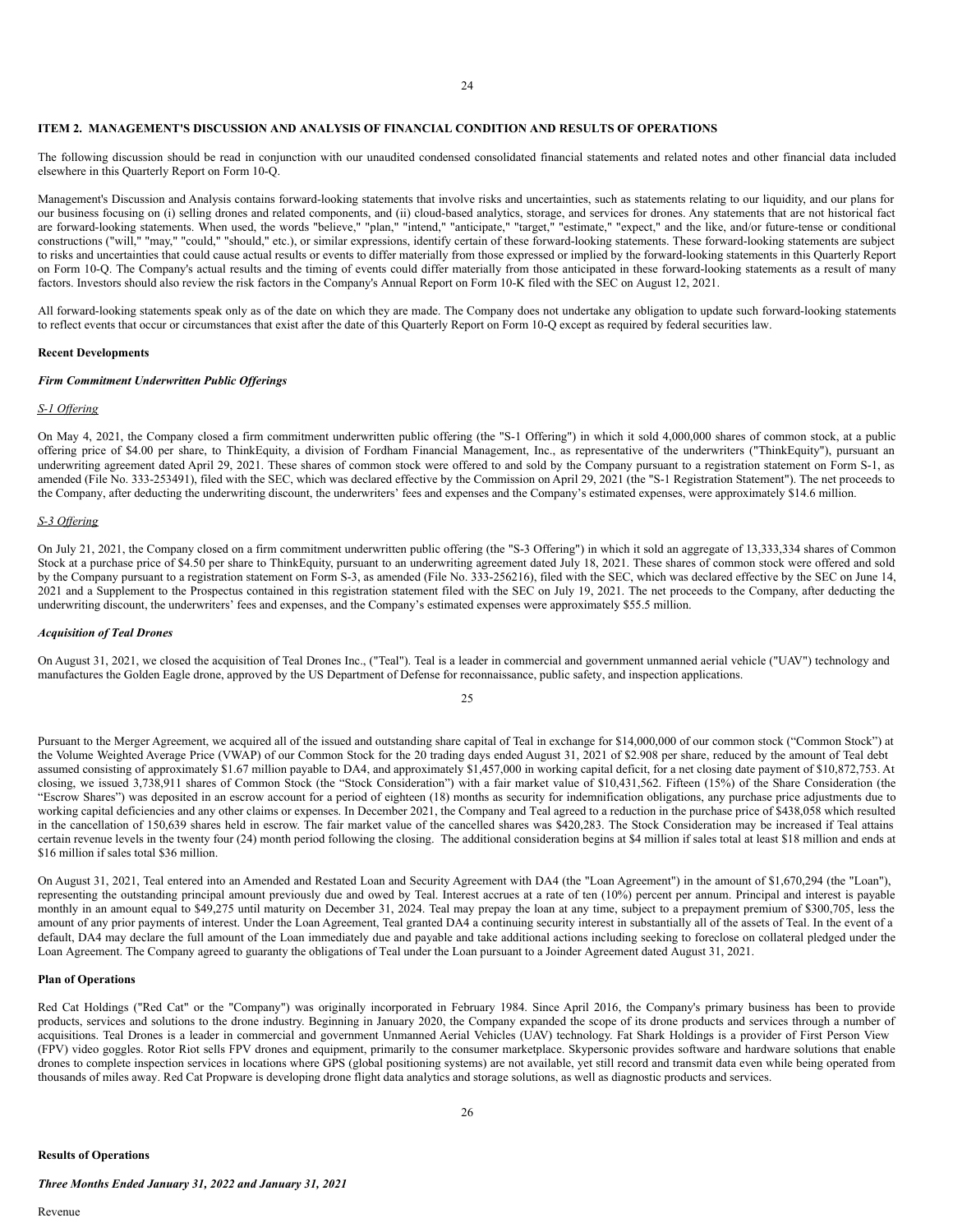During the three months ended January 31, 2022 (or the "2022 period"), revenues totaled \$1,856,751 compared to \$2,145,988 during the three months ended January 31, 2021 (or the "2021 period"), representing a decrease of \$289,237 or 13%. The decrease in revenues primarily related to lower sales of Fat Shark's products at the end of their lifecycles. This decrease was partially offset by the addition of revenues from Skypersonic and Teal which were not included in the 2021 period.

#### Cost of Goods Sold

During the three months ended January 31, 2022, we incurred cost of goods sold of \$1,516,970 compared to \$1,576,265 during the three months ended January 31, 2021, representing a decrease of \$59,295 or 4%. The decrease corresponds to the decrease in revenues.

#### Gross Margin

During the three months ended January 31, 2022, gross margin was \$339,781 compared to \$569,723 during the three months ended January 31, 2021, representing a decrease of \$229,942 or 40%. Gross margin, as a percentage of revenue, decreased from 27% during the 2021 period to 18% during the 2022 period. The lower gross margin during the 2022 period reflects higher product and shipping costs resulting from the impact of global supply chain shortages. Additionally, Fat Shark's gross margin, as a percentage of revenue, decreased from 23% during the 2021 period to 8% during the 2022 period partially due to inventory mark downs for products at the end of their lifecycles.

#### Operating Expenses

During the three months ended January 31, 2022, operations expense totaled \$334,278 compared to \$146,539 during the 2021 period, resulting in an increase of \$187,739 or greater than 100%. This increase is related to our expanded operations following the acquisitions of Skypersonic in May 2021 and Teal in August 2021. Operations expense for Skypersonic and Teal in the 2021 period collectively represented 40% of the increase.

During the three months ended January 31, 2022, research and development expenses totaled \$811,288 compared to \$167,968 for the three months ended January 31, 2021 resulting in an increase of \$643,320 or greater than 100%. This increase directly related to our expanded operations following the acquisitions of Skypersonic and Teal. Research and development expense for Skypersonic and Teal collectively represented 92% of the increase.

During the three months ended January 31, 2022, sales and marketing expenses totaled \$238,624 compared to \$48,719 during the three months ended January 31, 2021, resulting in an increase of \$189,905 or greater than 100%. This increase is primarily related to higher payroll costs of \$144,781 associated with new hires in the 2022 period.

During the three months ended January 31, 2022, general and administrative expenses totaled \$1,337,183 compared to \$499,155 for the three months ended January 31, 2021, representing an increase of \$838,028, or more than 100%. The Company listed on the Nasdaq Capital Market in April 2021 which has resulted in higher "public company" expenses including directors' and officers' insurance, investor relations and other public company expenses which collectively increased by \$167,346 in the 2022 period compared to the 2021 period. Additionally, payroll costs increased by \$174,265, travel costs increased by \$84,208 and office related expenses increased by \$33,421. Finally, we incurred general and administrative expenses for Skypersonic and Teal of \$127,728 and \$171,270, respectively, which were not included in the 2021 period.

During the three months ended January 31, 2022, we incurred stock based compensation costs of \$782,123 compared to \$854,195 in the 2021 period, resulting in a decrease of \$72,072 or 8%. Stock based compensation expense can vary from period to period depending upon the number of options and restricted stock issued in a period, and the related vesting terms. The 2021 period included a significant charge related to restricted stock granted to a newly hired officer.

$$
27\quad
$$

### Other Expense (Income)

Other income, net totaled \$598,898 during the three months ended January 31, 2022 compared to Other Expense of \$7,837,407 during the three months ended January 31, 2021 representing a change of \$8,436,305. Changes in the values of the Company's derivative liabilities accounted for most of the change between periods. During the 2021 period, the Company recorded derivative related expenses totaling \$7,831,836 whereas the Company recorded a net benefit related to its derivatives of \$1,026,466 during the 2022 period. The net benefit in the 2022 period was partially offset by investment losses of \$363,760. The derivative liability is valued using a multinomial lattice model which utilizes the Company's stock price in its calculation. A decrease in the stock price during the 2022 period resulted in the net benefit.

## Net Loss

Net Loss during the three months ended January 31, 2022 totaled \$2,564,817 compared to a net loss of \$8,984,260 during the three months ended January 31, 2021, representing a decrease of \$6,419,443, or 71%. This decrease is primarily related to changes in the values of the Company's derivative liabilities. A decrease in the stock price during the 2022 period resulted in the net benefit. The decrease in derivative related expenses is offset by higher operating expenses which increased to \$3,503,496 in the 2022 period as compared to \$1,716,576 in the 2021 period, representing an increase of \$1,786,920. Approximately \$1,039,453 of the increase, or 58%, related to Skypersonic and Teal whose acquisitions were completed after the 2021 period.

#### **Results of Operations**

## *Nine Months Ended January 31, 2022 and January 31, 2021*

## Revenue

During the nine months ended January 31, 2022 (or the "2022 period"), we generated revenues totaling \$5,116,741 compared to \$3,122,077 during the nine months ended January 31, 2021 (or the "2021 period"), representing an increase of \$1,994,664 or 64%. The increase in revenues related to acquisitions, including Teal, that were completed during and after the close of the 2021 period. Revenues for Fat Shark increased to \$2,327,025 in the 2022 period compared to \$1,538,795 in the 2021 period, representing an increase of \$788,230 which represents 40% of the overall increase. Teal revenues of \$1,098,532 during the 2022 period represented 55% of the increase.

## Costs of Goods Sold

During the nine months ended January 31, 2022, we incurred cost of goods sold of \$4,521,974 compared to \$2,351,153 during the nine months ended January 31, 2021 representing an increase of \$2,170,821 or 92%. The increase related to higher revenues associated with the acquisitions of Fat Shark and Teal which were completed in November 2020 and August 2021, respectively.

## Gross Margin

During the nine months ended January 31, 2022, gross margin was \$594,767 compared to \$770,924 during the nine months ended January 31, 2021, representing a decrease of \$176,157 or 23%. Gross margin, as a percentage of revenue, decreased from 25% during the 2021 period to 12% during the 2022 period. The lower gross margin during the 2022 period reflects higher product and shipping costs resulting from the impact of global supply chain shortages. Additionally, Fat Shark's gross margin, as a percentage of revenue, decreased from 23% during the 2021 period to 2% during the 2022 period primarily related to inventory mark downs for products at the end of their lifecycles.

## Operating Expenses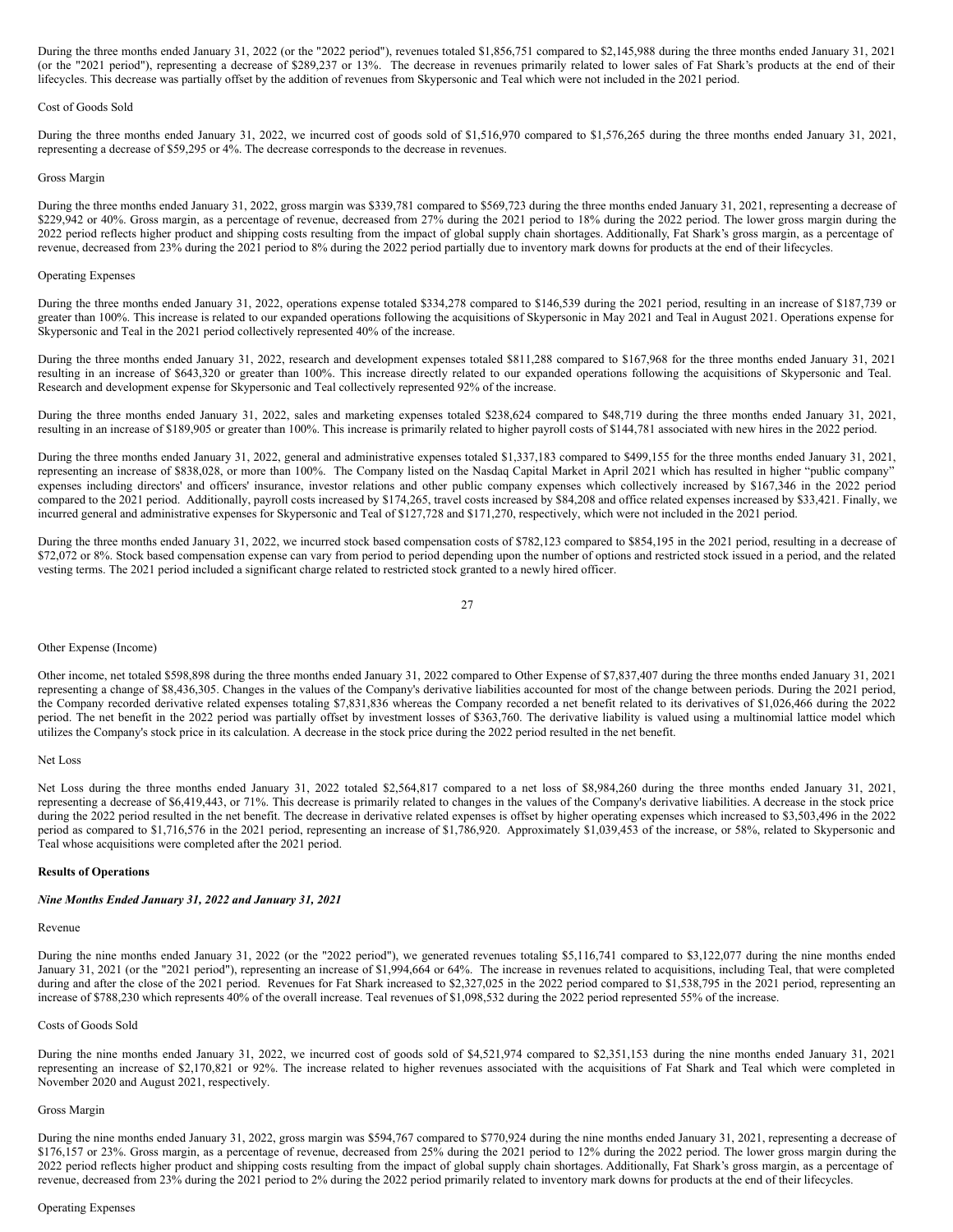During the nine months ended January 31, 2022, operations expense totaled \$794,390 compared to \$353,295 during the 2021 period, resulting in an increase of \$441,095 or greater than 100%. This increase is directly related to our expanded operations following the acquisitions of Fat Shark in November 2020, Skypersonic in May 2021, and Teal in August 2021. Increases in operations expense for Fat Shark and the addition of operations expense for Skypersonic and Teal collectively represented 83% of the increase.

28

During the nine months ended January 31, 2022, research and development expenses totaled \$1,548,983 compared to \$341,892 for the nine months ended January 31, 2021 resulting in an increase of \$1,207,091 or greater than 100%. This increase is directly related to our expanded operations following the acquisitions of Fat Shark, Skypersonic, and Teal. Increases in research and development expense for Fat Shark, and the addition of research and development expense for Skypersonic and Teal collectively represented 98% of the increase.

During the nine months ended January 31, 2022, sales and marketing expenses totaled \$524,642 compared to \$97,534 during the nine months ended January 31, 2021, resulting in an increase of \$427,108 or greater than 100%. This increase is primarily related to higher payroll costs of \$262,899 associated with new hires in the 2022 period. In addition, we incurred branding and marketing event costs of \$50,500 and \$30,799, respectively, in the 2022 period.

During the nine months ended January 31, 2022, general and administrative expenses totaled \$3,264,071 compared to \$929,874 for the nine months ended January 31, 2021, representing an increase of \$2,334,197, or more than 100%. Much of the increase related to "public company" expenses associated with the Company's listing on the Nasdaq Capital Market in April 2021. This resulted in increased costs associated with Directors' and Officers' insurance, investor relations and other public company expenses which collectively increased by \$810,670 in the 2022 period compared to the 2021 period. Additionally, payroll costs increased by \$304,810, travel costs increased by \$143,730, and office related expenses increased by \$47,629. In addition, we incurred general and administrative expenses for Skypersonic and Teal of \$367,323 and \$304,346, respectively, which was included in the 2022 period.

During the nine months ended January 31, 2022, stock based compensation costs totaled \$2,066,146 compared to \$1,068,317 in the 2021 period, resulting in an increase of \$997,829 or 93%. This increase related to expense associated with the issuance of 775,000 restricted stock units and 1,656,000 options in the 2022 period which were not applicable to the 2021 period.

### Other Expense (Income)

Other income, net totaled \$740,275 during the nine months ended January 31, 2022, compared to other expense of \$8,069,797 during the nine months ended January 31, 2021 representing a change of \$8,810,072. Changes in the values of the Company's derivative liabilities accounted for most of the change between periods. During the 2021 period, the Company recorded derivative related expenses totaling \$8,064,226 whereas the Company recorded a net benefit related to its derivatives of \$1,299,527 during the 2022 period. The net benefit in the 2022 period was partially offset by investment losses of \$402,207. The derivative liability is valued using a multinomial lattice model which utilizes the Company's stock price in its calculation. A decrease in the stock price during the 2022 period resulted in the net benefit.

## Net Loss

Net Loss during the nine months ended January 31, 2022 totaled \$6,863,190 compared to a Net Loss of \$10,089,785 during the nine months ended January 31, 2021, representing a decrease of \$3,226,595, or 32%. This decrease is primarily related to changes in the values of the Company's derivative liabilities. The derivative liability is valued using a multinomial lattice model which utilizes the Company's stock price in its calculation. A decrease in the stock price during the 2022 period resulted in the net benefit. The decrease in derivative related expenses is offset by higher operating expenses which increased to \$8,198,232 in the 2022 period as compared to \$2,790,912 in the 2021 period, representing an increase of \$5,407,320. Approximately \$1,888,475 of the increase, or 35%, related to Skypersonic and Teal whose acquisitions were completed after the 2021 period. Approximately \$452,783 of the increase, or 8%, related to increased operating expenses for Fat Shark whose activity in the 2021 period included only 3 months. Higher general and administrative and stock based compensation expense totaling \$3,264,071 and \$2,066,146 respectively, primarily accounted for the balance of the increase.

| ł |                         |
|---|-------------------------|
| I | I<br>۰,<br>I<br>I<br>۰. |

#### **Cash Flows**

#### *Operating Activities*

Net cash used in operating activities was \$12,041,273 during the nine months ended January 31, 2022 compared to net cash used in operating activities of \$917,016 during the nine months ended January 31, 2021 representing an increase of \$11,124,257, or greater than 100%. Net cash used in operations, net of non-cash expenses totaling \$1,083,885, equaled \$5,779,305 in the 2022 period compared to \$872,484 in the 2021 period, resulting in an increase of \$4,906,821, or greater than 100%. The higher operating use of cash in the 2022 period reflected the acquisitions of Fat Shark, Skypersonic, and Teal. Net cash used related to changes in operating assets and liabilities totaled \$6,261,968 during the nine months ended January 31, 2022 compared to net cash provided through changes in operating assets and liabilities of \$44,532 during the nine months ended January 31, 2021, representing an increase of \$6,217,436, or greater than 100%. Approximately \$2,067,436, or 33%, of the increase related to inventory, both higher balances on hand as well as prepaid purchases not yet delivered. Approximately \$2,018,772, or 32%, of the increase related to accounts payable. Changes in operating assets and liabilities can fluctuate significantly from period to period depending upon the timing and level of multiple factors, including inventory purchases and vendor payments.

#### *Investing Activities*

Net cash used in investing activities was \$48,514,017 during the nine months ended January 31, 2022 compared to \$48,368 during the nine months ended January 31, 2021, representing an increase of \$48,465,649. The increase primarily related to the purchase of marketable securities during the 2022 period.

#### *Financing Activities*

Net cash provided by financing activities totaled \$67,387,312 during the nine months ended January 31, 2022 compared to \$1,200,368 during the nine months ended January 31, 2021. Financing activities can vary from period to period depending upon market conditions, both at a macro-level and specific to the Company. During the 2022 period, the Company received net proceeds of approximately \$70 million in connection with two offerings of common stock.

## *Liquidity and Capital Resources*

As of January 31, 2022, we had current assets totaling \$61,249,136, including cash of \$7,111,527, marketable securities of \$48,446,302, and inventory of \$2,339,680. Current liabilities as of January 31, 2022 totaled \$5,132,137, including accounts payable of \$521,139, accrued expenses of \$1,493,691, and short term debt obligations of \$1,127,596. Our net working capital as of January 31, 2022 was \$56,116,999.

We have reported net losses since inception and only began generating revenues in January 2020. To date, we have primarily funded our operations through offerings of common stock. In May 2021, we completed an offering of common stock which raised gross proceeds of \$16 million. In July 2021, we completed an offering of common stock which raised gross proceeds of \$60 million.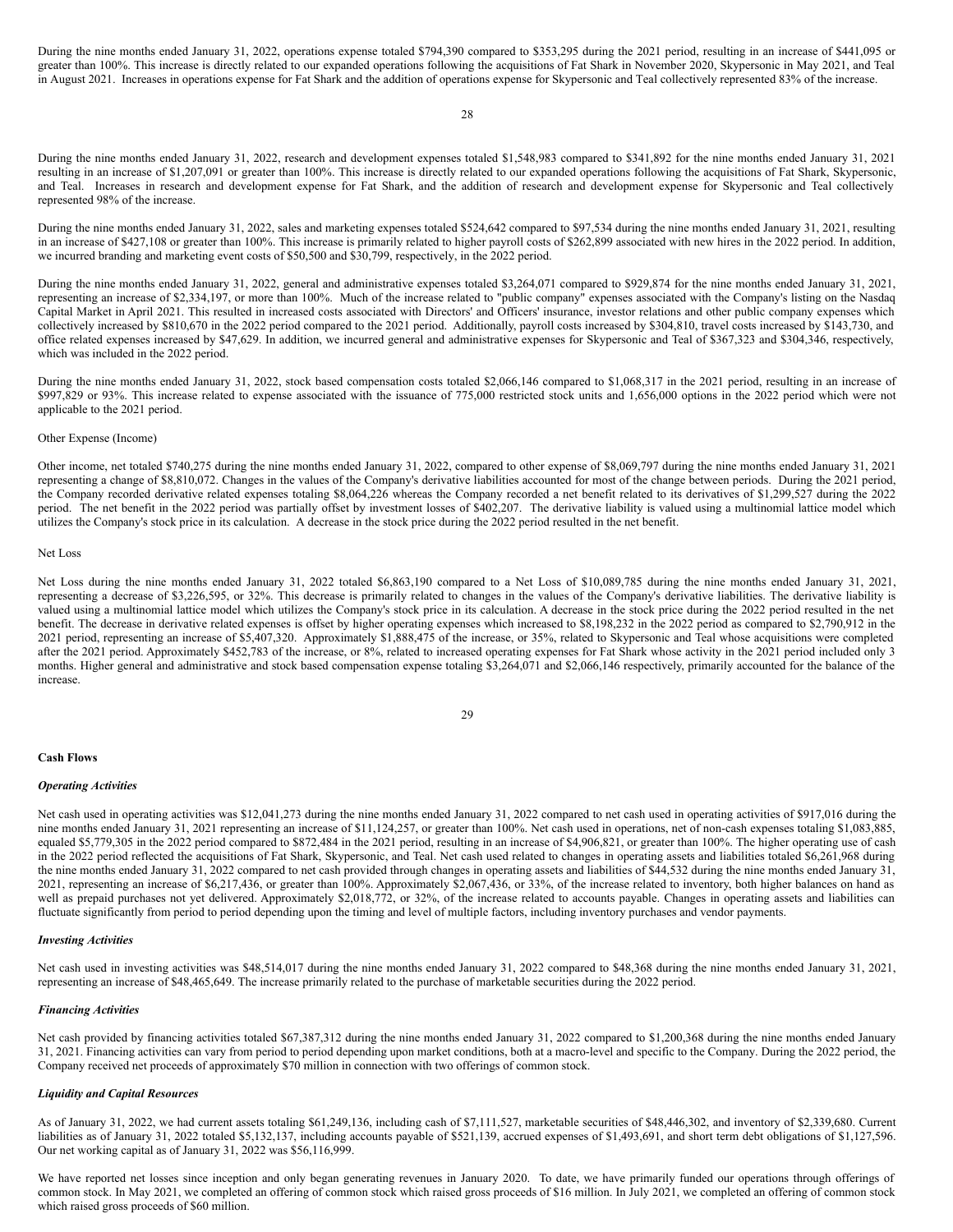### *S-1 Of ering*

On May 4, 2021, the Company closed a firm commitment underwritten public offering (the "S-1 Offering") in which it sold 4,000,000 shares of common stock, at a public offering price of \$4.00 per share, to ThinkEquity, a division of Fordham Financial Management, Inc., as representative of the underwriters ("ThinkEquity"), pursuant an underwriting agreement dated April 29, 2021. These shares of common stock were offered to and sold by the Company pursuant to a registration statement on Form S-1, as amended (File No. 333-253491), filed with the SEC, which was declared effective by the Commission on April 29, 2021 (the "S-1 Registration Statement"). The net proceeds to the Company, after deducting the underwriting discount, the underwriters' fees and expenses and the Company's estimated expenses, were approximately \$14.6 million.

#### *S-3 Of ering*

On July 21, 2021, the Company closed on a firm commitment underwritten public offering (the "S-3 Offering") in which it sold an aggregate of 13,333,334 shares of Common Stock at a purchase price of \$4.50 per share to ThinkEquity, pursuant to an underwriting agreement dated July 18, 2021. These shares of common stock were offered and sold by the Company pursuant to a registration statement on Form S-3, as amended (File No. 333-256216), filed with the SEC, which was declared effective by the SEC on June 14, 2021 and a Supplement to the Prospectus contained in this registration statement filed with the SEC on July 19, 2021. The net proceeds to the Company, after deducting the underwriting discount, the underwriters' fees and expenses, and the Company's estimated expenses were approximately \$55.5 million.

Until we are able to sustain operations through the sale of products and services, we will continue to fund operations through equity and/or debt transactions. We can provide no assurance that the financings described above will be sufficient to fund our operations until we are able to sustain operations through the sale of products and services. In addition, there can be no assurance that such additional financing, if required, will be available to us on acceptable terms, or at all.

#### *Critical Accounting Policies and Estimates*

Our financial statements and accompanying notes have been prepared in accordance with Generally Accepted Accounting Principles ("GAAP") applied on a consistent basis. The preparation of financial statements in conformity with GAAP requires management to make estimates and assumptions that affect the reported amounts of assets and liabilities, the disclosure of contingent assets and liabilities at the date of the financial statements, and the reported amounts of revenues and expenses during the reporting periods.

We regularly evaluate the accounting policies and estimates that we use to prepare our financial statements. A complete summary of these policies is included in the notes to our financial statements. In general, management's estimates are based on historical experience, information from third party professionals, and various other assumptions that are believed to be reasonable under the facts and circumstances. Actual results could differ from those estimates made by management.

#### *Of -Balance Sheet Arrangements*

We have no off-balance sheet arrangements.

#### *Recently Issued Accounting Pronouncements*

The Company has implemented all new accounting pronouncements that are in effect. These pronouncements did not have any material impact on the financial statements unless otherwise disclosed, and the Company does not believe that there are any other new accounting pronouncements that have been issued that might have a material impact on its financial position or results of operations.

## **ITEM 3. QUANTITATIVE AND QUALITATIVE DISCLOSURES ABOUT MARKET RISK**

We are a smaller reporting company and are not required to provide this information.

## **ITEM 4. CONTROLS AND PROCEDURES**

### *Evaluation of Disclosure Controls and Procedures*

Disclosure controls and procedures are designed to ensure that information required to be disclosed in our reports filed under the Exchange Act is recorded, processed, summarized and reported, within the time periods specified in the SEC's rules. Disclosure controls and procedures include, without limitation, controls and procedures designed to ensure that information required to be disclosed by our company in the reports that it files or submits under the Exchange Act is accumulated and communicated to our management, including its principal executive and principal financial officers, or persons performing similar functions, as appropriate to allow timely decisions regarding required disclosure. Our management carried out an evaluation under the supervision and with the participation of our Principal Executive Officer and Principal Financial Officer, of the effectiveness of the design and operation of our disclosure controls and procedures pursuant to Rules 13a-15(e) and 15d-15(e) under the Exchange Act. Based upon that evaluation, our Principal Executive Officer and Principal Financial Officer have concluded that our disclosure controls and procedures were effective as of January 31, 2022, except that our disclosure controls and procedures are not effective for the following reasons:

• We did not maintain effective controls regarding the timely financial reporting of accounting transactions. Specifically, certain individuals did not provide reporting on a timely basis regarding certain corporate banking accounts which they managed. The failure to comply with the Company's internal reporting deadlines increases the risk that (i) transactions are not properly accounted for, and (ii) adequate documentation is not obtained. Both risks can adversely impact the accuracy of our financial reporting. The Company is presently evaluating how to remedy this internal control weakness.

## *Changes in Internal Control over Financial Reporting*

During the period covered by this report, there were no changes in our internal controls over financial reporting that have materially affected, or are reasonably likely to materially affect, our internal control over financial reporting.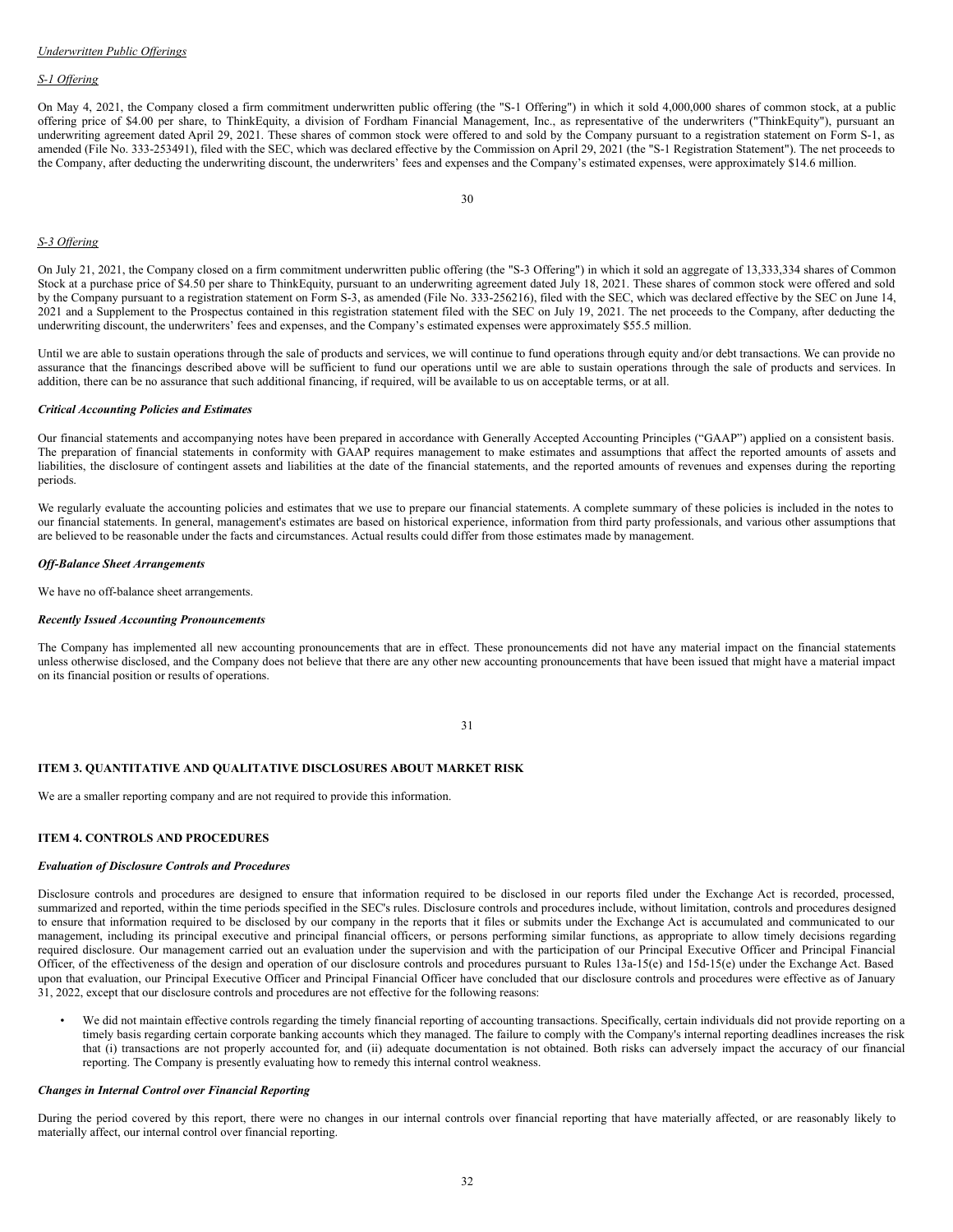## **PART II - OTHER INFORMATION**

## **ITEM 1. LEGAL PROCEEDINGS**

There are no pending legal proceedings to which the Company is a party or in which any director, officer or affiliate of the Company, any owner of record or beneficially of more than 5% of any class of voting securities of the Company, or security holder is a party adverse to the Company or has a material interest adverse to the Company. The Company's property is not the subject of any pending legal proceedings.

#### **ITEM 1A. RISK FACTORS**

We are a smaller reporting company as defined by Rule 12b-2 of the Securities Exchange Act of 1934 (the "Exchange Act") and are not required to provide the information.

### **ITEM 2. RECENT UNREGISTERED SALES OF EQUITY SECURITIES AND USE OF PROCEEDS**

There were no sales of equity securities sold during the period covered by this Report that were not registered under the Securities Act and were not previously reported in a Current Report on Form 8-K filed by the Company except as set forth below:

During the quarter ended January 31, 2022, pursuant to our 2019 Equity Incentive Plan, we issued options to purchase a total of 737,000 shares of our common stock at prices ranging from \$1.69 to \$2.52 per share.

## **ITEM 3. DEFAULTS UPON SENIOR SECURITIES**

None.

## **ITEM 4. MINE SAFETY DISCLOSURES**

Not applicable

## **ITEM 5. OTHER INFORMATION**

None.

-------

## **ITEM 6. EXHIBITS**

| Exhibit | Description                                                                                                                                            |
|---------|--------------------------------------------------------------------------------------------------------------------------------------------------------|
| 10.1    | Promissory Note issued to Allan Evans, dated as of March 11, 2022                                                                                      |
| 31.1    | Certification of Principal Executive Officer pursuant to Exchange Act Rules 13a-14(a) and 15d-14(a), as adopted pursuant to Section 302 of the         |
|         | Sarbanes-Oxley Act of 2002                                                                                                                             |
| 31.2    | Certification of Principal Financial and accounting Officer pursuant to Exchange Act Rules 13a-14(a) and 15d-14(a), as adopted pursuant to Section 302 |
|         | of the Sarbanes-Oxley Act of 2002                                                                                                                      |
| 32.1    | Certification of Chief Executive Officer pursuant to 18 U.S.C. Section 1350, as adopted pursuant to Section 906 of the Sarbanes-Oxley Act of 2002      |
|         |                                                                                                                                                        |
| 32.2    | Certification of Chief Financial Officer pursuant to 18 U.S.C. Section 1350, as adopted pursuant to Section 906 of the Sarbanes-Oxley Act of 2002      |
|         |                                                                                                                                                        |
| 101.INS | <b>XBRL</b> Instance Document                                                                                                                          |
| 101.SCH | <b>XBRL Taxonomy Extension Schema Document</b>                                                                                                         |
| 101.CAL | <b>XBRL Taxonomy Extension Calculation Linkbase Document</b>                                                                                           |
| 101.DEF | XBRL Taxonomy Extension Definition Linkbase Document                                                                                                   |
| 101.LAB | XBRL Taxonomy Extension Label Linkbase Document                                                                                                        |
| 101.PRE | XBRL Taxonomy Extension Presentation Linkbase Document                                                                                                 |

33

# **SIGNATURES**

Pursuant to the requirements of the Securities Exchange Act of 1934, the registrant has duly caused this report to be signed on its behalf by the undersigned thereunto duly authorized.

Red Cat Holdings, Inc.

# By: /s/ *Jeffrey Thompson*

Jeffrey Thompson Chief Executive Officer (Principal Executive Officer)

Date: March 17, 2022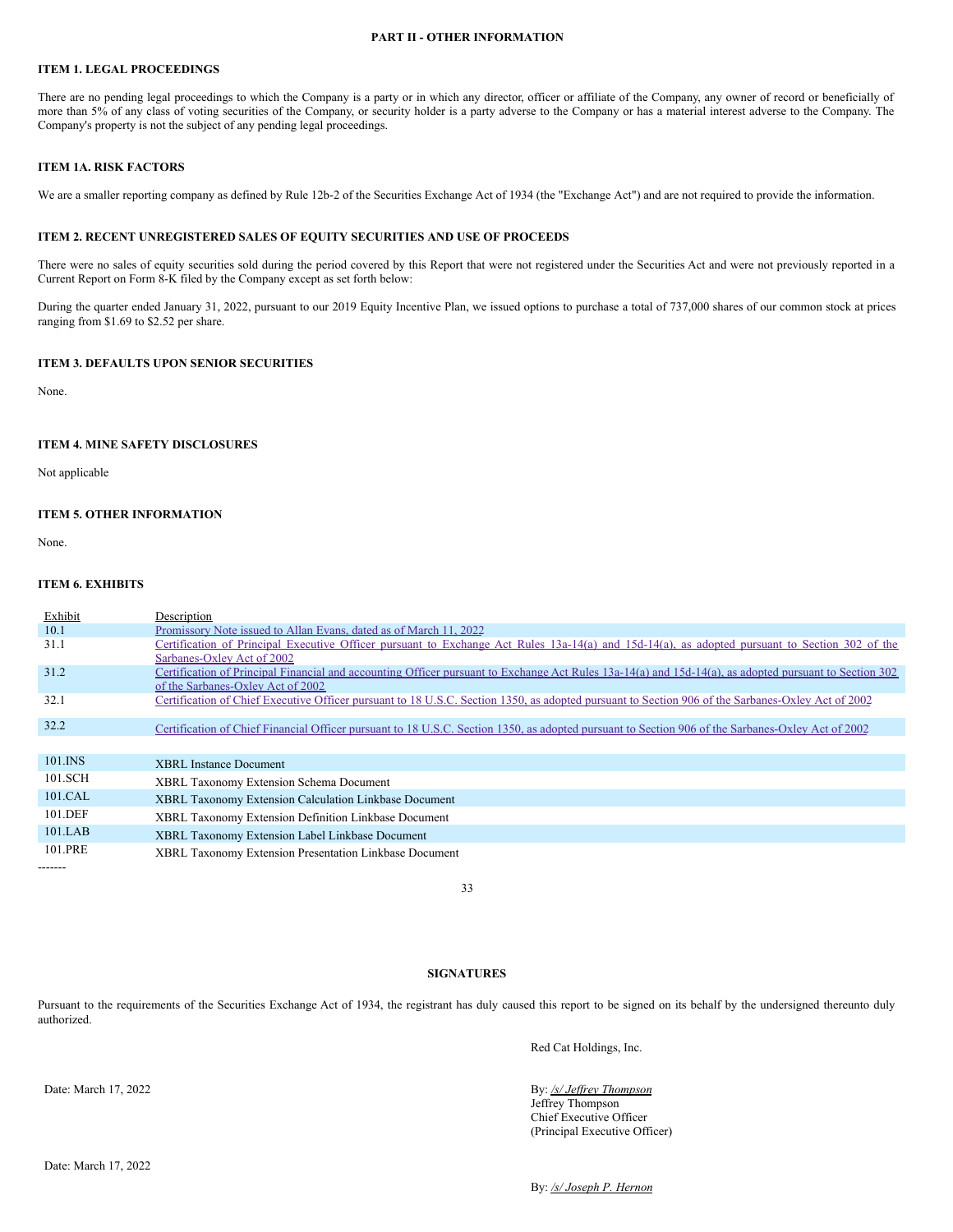Joseph Hernon Chief Financial Officer (Principal Financial and Accounting Officer)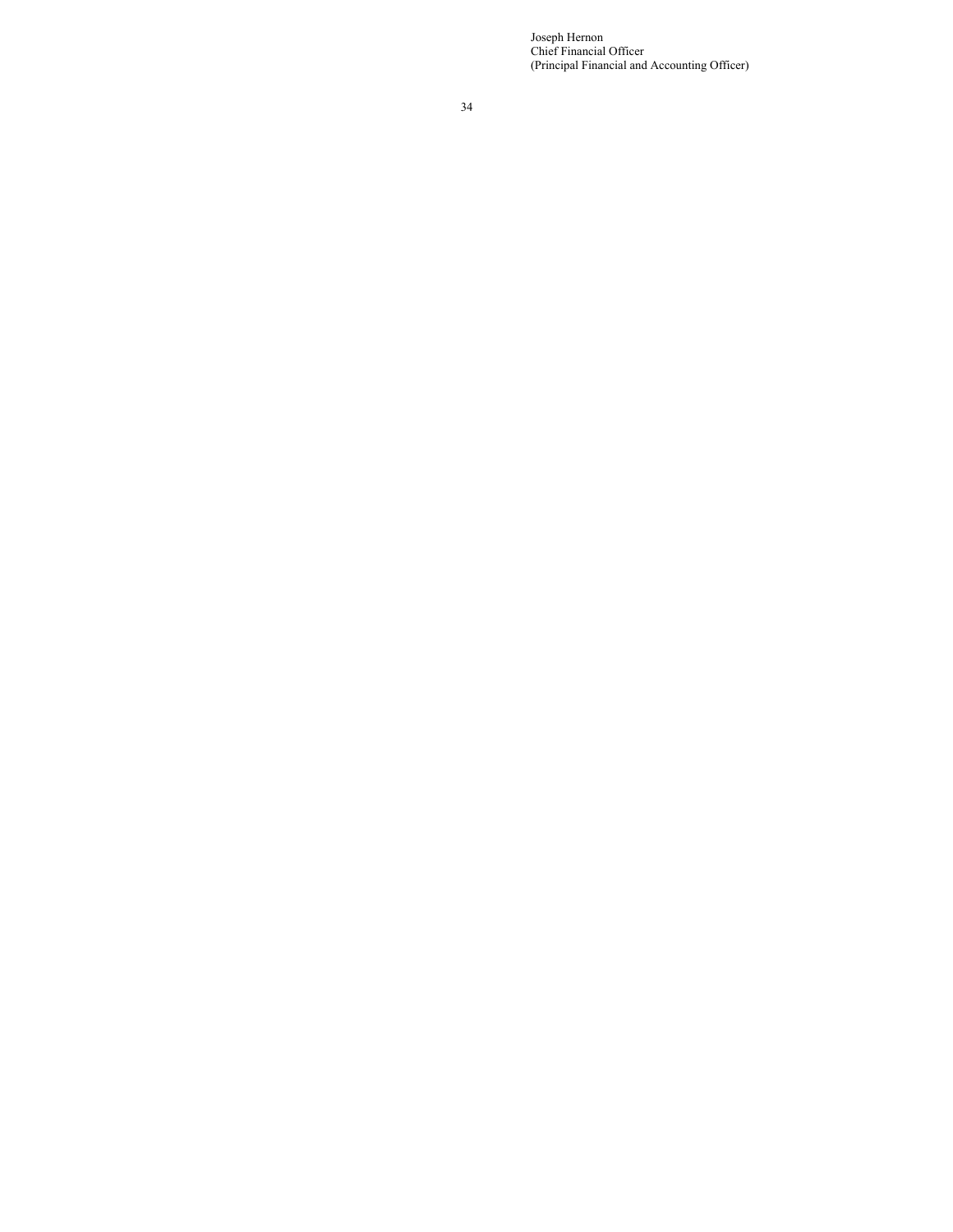# **PROMISSORY NOTE**

<span id="page-20-0"></span>For good and valuable consideration, **Allan Evans**, ("Maker"), hereby makes and delivers this Promissory Note (this "Note") in favor of **Red Cat Holdings, Inc.**, a Nevada corporation ("Holder"), and hereby agree as follows:

- **1. Principal Obligation and Interest.** For value received**,** Maker promises to pay to Holder at such place as Holder may designate in writing, in currently available funds of the United States, the principal sum of Five Hundred Ten Thousand Three Hundred Twenty-three Dollars (\$510,323). Makers' obligation under this Note shall accrue interest from the date hereof until paid in full at the rate of six percent  $(6\%)$  per annum.
- **2. Payment Terms; Transfer of Maker Shares in the Holder as Payment.** Maker agrees to remit payment in full of all principal and interest due hereunder to Holder on or before December 31, 2022 (the "Maturity Date"). Maker shall have the right to prepay all or any part of the principal under this Note without penalty. In connection with Maker's employment by the Holder as an executive, the Maker has been granted certain awards of common stock in the Holder, some of which have vested and others which are unvested as of the date of this Note. Certain shares of common stock of the Holder owned or to-be-owned by the Maker shall be applied to reduce the balance owing under this Note as follows:
- a. Effective as of the date of this Note, 104,166 shares of common stock of the Holder which were scheduled to be issued to the Maker, will be retained by the Holder. The fair value of such shares in the amount of \$280,832 shall be deemed applied and credited against the balance of this Note in favor of the Maker.
- b. The Maker owns an additional 110,983 shares of common stock in the Holder which are presently held at the Transfer Agent. Such shares, as well as the shares described in section 2.c below, shall not be transferred, sold, assigned, or encumbered by the Maker unless or until all principal and interest due and owing under this Note is paid in full.
- c. As part of his compensation as an executive employee, Maker is entitled to receive 20,833 shares of common stock in the Holder each month during calendar year 2022. Holder shall retain 3,000 of these shares each month and, in return, the fair value of such shares as defined under U.S. Generally Accepted Accounting Principles (the "Fair Value") shall be deemed applied and credited against the balance of this Note in favor of the Maker.
- d. On or before the Maturity Date, the Maker shall: (i) return to the Holder for cancellation shares of common stock of the Holder having a Fair Value equal to the remaining balance of principal and interest then due under this Note; or (ii) pay the remaining balance of principal and interest then due under this Note in cash; or (iii) pay the remaining balance of principal and interest then due under this Note with a combination of cash payment and return of shares of the Holder for cancellation to be credited at their Fair Value.
- **3. Executive Employment Agreement Deemed Amended .** To the extent required to give full effect to the terms of this Note, the Maker's Executive Employment Agreement with the Holder, and any stock award agreement or similar agreement by and between the Maker and the Holder, shall be amended by the terms hereof.
- **4. Representations and Warranties of Maker.** Maker hereby represents and warrants the following to Holder:
- a. Maker has the full right, power, and authority to execute, deliver and perform his obligations under this Note. This Note has been duly executed and delivered by the Maker and constitutes a valid and legally binding obligation of the Maker enforceable in accordance with its terms.
- b. The execution of this Note and Maker's compliance with the terms, conditions and provisions hereof does not conflict with or violate any provision of any agreement, contract, lease, deed of trust, indenture, or instrument to which Maker is a party or by which Maker is bound.
- **5. Defaults.** The following events shall be defaults under this Note:
- a. Maker's failure to remit any payment under this Note on before the date due, if such failure is not cured in full within five (5) days of written notice of default;
- b. Maker's transfer, sale, assignment, or encumbrance of any Maker's shares of common stock in the Holder prior to payment of this Note in full.
- c. Maker's failure to perform or breach of any non-monetary obligation or covenant set forth in this Note if such failure is not cured in full within ten (10) days following delivery of written notice thereof from Holder to Maker;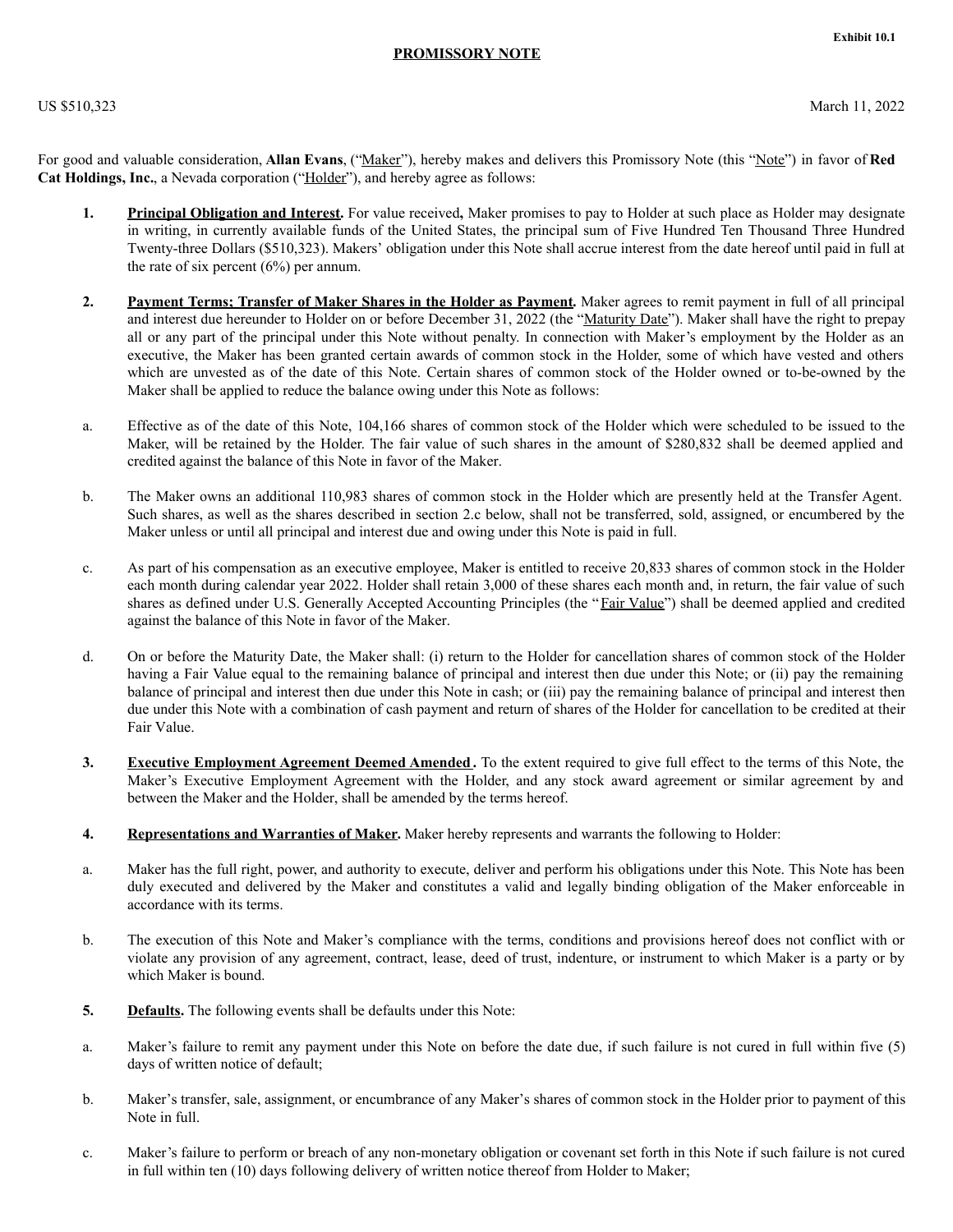- **6. Rights and Remedies of Holder**. Upon the occurrence of an event of default by Maker under this Note, then, in addition to all other rights and remedies at law or in equity, Holder may exercise any one or more of the following rights and remedies:
- a. Accelerate the time for payment of all amounts payable under this Note by written notice thereof to Maker, whereupon all such amounts shall be immediately due and payable;
- b. By proper direction to the Holder's transfer agent, deem cancelled any and all shares in the Holder owned by the Maker and having a Fair Value equal to or less than the balance of principal and interest then due and owing under this Note; and
- c. Pursue any other rights or remedies available to Holder at law or in equity.
- **7. Interest To Accrue Upon Default.** Upon the occurrence of an event of default by Makers under this Note, the balance then owing under the terms of this Note shall accrue interest at the rate of eighteen percent (18%) per annum from the date of default until Holder is satisfied in full.
- **8. Choice of Laws; Actions.** This Note shall be constructed and construed in accordance with the internal substantive laws of the State of Nevada, without regard to the choice of law principles of said State. Maker acknowledges that this Note has been negotiated in Washoe County, Nevada. Accordingly, the exclusive venue of any action, suit, counterclaim or cross claim arising under, out of, or in connection with this Note shall be the state or federal courts in Washoe County, Nevada. Maker hereby consents to the personal jurisdiction of any court of competent subject matter jurisdiction sitting in Washoe County, Nevada.
- **9. Usury Savings Clause.** Maker expressly agrees and acknowledges that Maker and Holder intend and agree that this Note shall not be subject to the usury laws of any state other than the State of Nevada. Notwithstanding anything contained in this Note to the contrary, if collection from Maker of interest at the rate set forth herein would be contrary to applicable laws, then the applicable interest rate upon default shall be the highest interest rate that may be collected from Maker under applicable laws at such time.
- **10. Costs of Collection.** Should the indebtedness represented by this Note, or any part hereof, be collected at law, in equity, or in any bankruptcy, receivership or other court proceeding, or this Note be placed in the hands of any attorney for collection after default, Maker agrees to pay, in addition to the principal and interest due hereon, all reasonable attorneys' fees, plus all other costs and expenses of collection and enforcement, including any fees incurred in connection with such proceedings.

# **11. Miscellaneous**.

- a. This Note shall be binding upon Maker and shall inure to the benefit of Holder and its successors, assigns, heirs, and legal representatives.
- b. Any failure or delay by Holder to insist upon the strict performance of any term, condition, covenant or agreement of this Note, or to exercise any right, power or remedy hereunder shall not constitute a waiver of any such term, condition, covenant, agreement, right, power or remedy.
- c. Any provision of this Note that is unenforceable shall be severed from this Note to the extent reasonably possible without invalidating or affecting the intent, validity or enforceability of any other provision of this Note.
- d. In the event of any action at law or in equity to enforce this Note, the prevailing party shall be entitled to recover its reasonable attorneys' fees and costs from the unsuccessful party.
- e. This Note may not be modified or amended in any respect except in a writing executed by the party to be charged.

**IN WITNESS WHEREOF,** this Note has been executed effective on the date indicated.

**"Maker":**

**Allan Evans**

**Acknowledged by "Holder":**

**RED CAT HOLDINGS, INC.**

 $\mathbf{B} \mathbf{y}$ :

**Joseph Hernon, Chief Financial Officer**

\_\_\_\_\_\_\_\_\_\_\_\_\_\_\_\_\_\_\_\_\_\_\_\_\_\_\_\_\_\_\_\_\_\_\_\_\_\_\_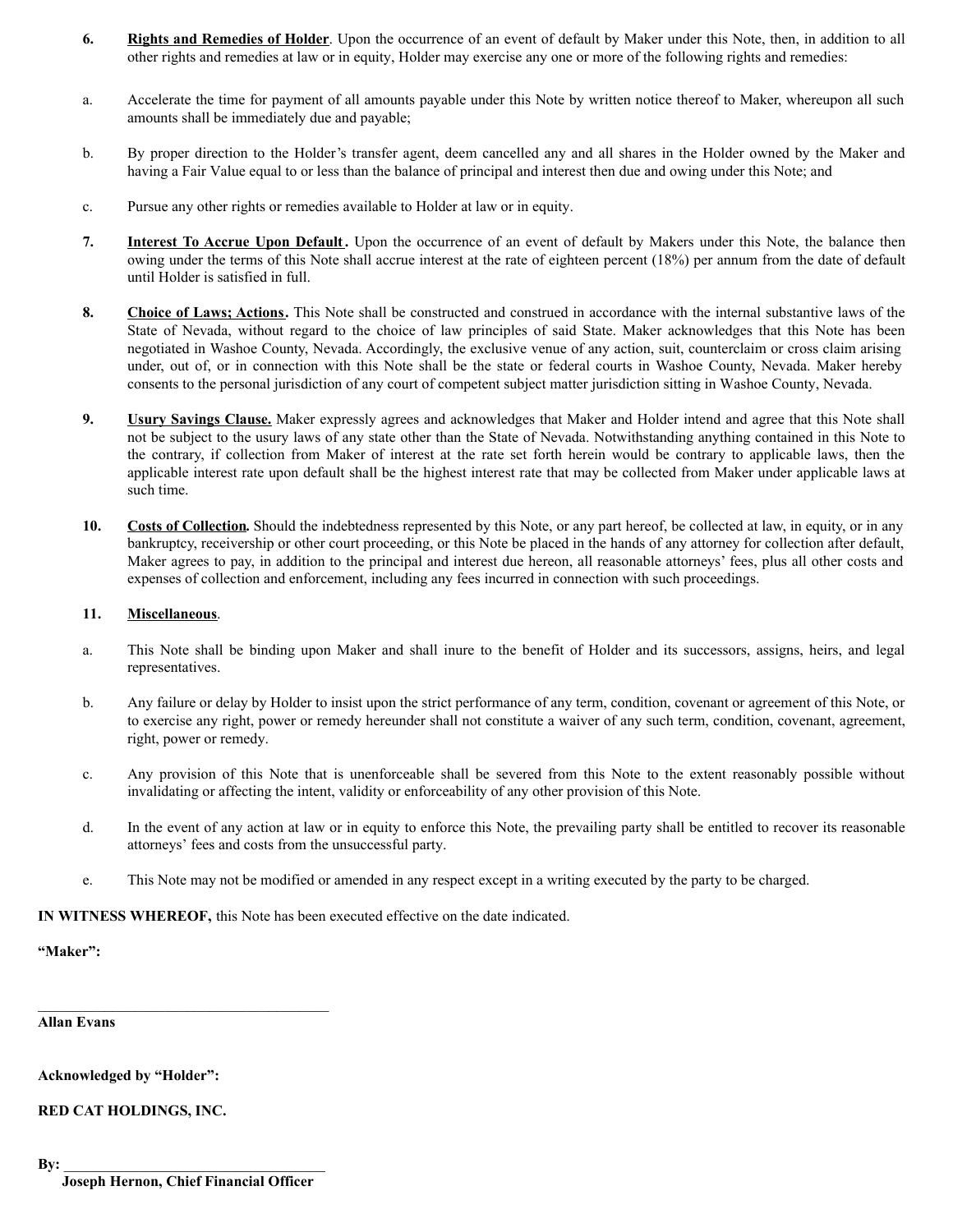## **CERTIFICATION OF CHIEF EXECUTIVE OFFICER PURSUANT TO SECTION 302 OF THE SARBANES-OXLEY ACT AND RULE 13A-14(A) OR 15D-14(A) UNDER THE SECURITIES EXCHANGE ACT OF 1934**

<span id="page-22-0"></span>I, Jeffrey Thompson, certify that:

- 1. I have reviewed this Quarterly Report on Form 10-Q of Red Cat Holdings, Inc.
- 2. Based on my knowledge, this report does not contain any untrue statement of a material fact or omit to state a material fact necessary to make the statements made, in light of the circumstances under which such statements were made, not misleading with respect to the period covered by this report;
- 3. Based on my knowledge, the financial statements, and other financial information included in this report, fairly present in all material respects the financial condition, results of operations and cash flows of the registrant as of, and for, the periods presented in this report;
- 4. I am responsible for establishing and maintaining disclosure controls and procedures (as defined in Exchange Act Rules 13a-15(e) and 15d-15(e)) and internal control over financial reporting (as defined in Exchange Act Rules 13a-15(f) and 15d-15(f)) for the registrant and have:
	- (a) Designed such disclosure controls and procedures, or caused such disclosure controls and procedures to be designed under my supervision, to ensure that material information relating to the registrant, including its consolidated subsidiaries, is made known to me by others within those entities, particularly during the period in which this report is being prepared;
	- (b) Designed such internal control over financial reporting, or caused such internal control over financial reporting to be designed under my supervision, to provide reasonable assurance regarding the reliability of financial reporting and the preparation of financial statements for external purposes in accordance with generally accepted accounting principles;
	- (c) Evaluated the effectiveness of the registrant's disclosure controls and procedures and presented in this report my conclusions about the effectiveness of the disclosure controls and procedures, as of the end of the period covered by this report based on such evaluation; and
	- (d) Disclosed in this report any change in the registrant's internal control over financial reporting that occurred during the registrant's most recent fiscal quarter that has materially affected, or is reasonably likely to materially affect, the registrant's internal control over financial reporting; and
- 5. I have disclosed, based on my most recent evaluation of internal control over financial reporting, to the registrant's auditors and the audit committee of registrant's board of directors (or persons performing the equivalent functions):
	- (a) All significant deficiencies and material weaknesses in the design or operation of internal control over financial reporting which are reasonably likely to adversely affect the registrant's ability to record, process, summarize and report financial information; and
	- (b) Any fraud, whether or not material, that involves management or other employees who have a significant role in the registrant's internal control over financial reporting.

Date: March 17, 2022 */s/ Jef rey Thompson*

Chief Executive Officer (Principal Executive Officer)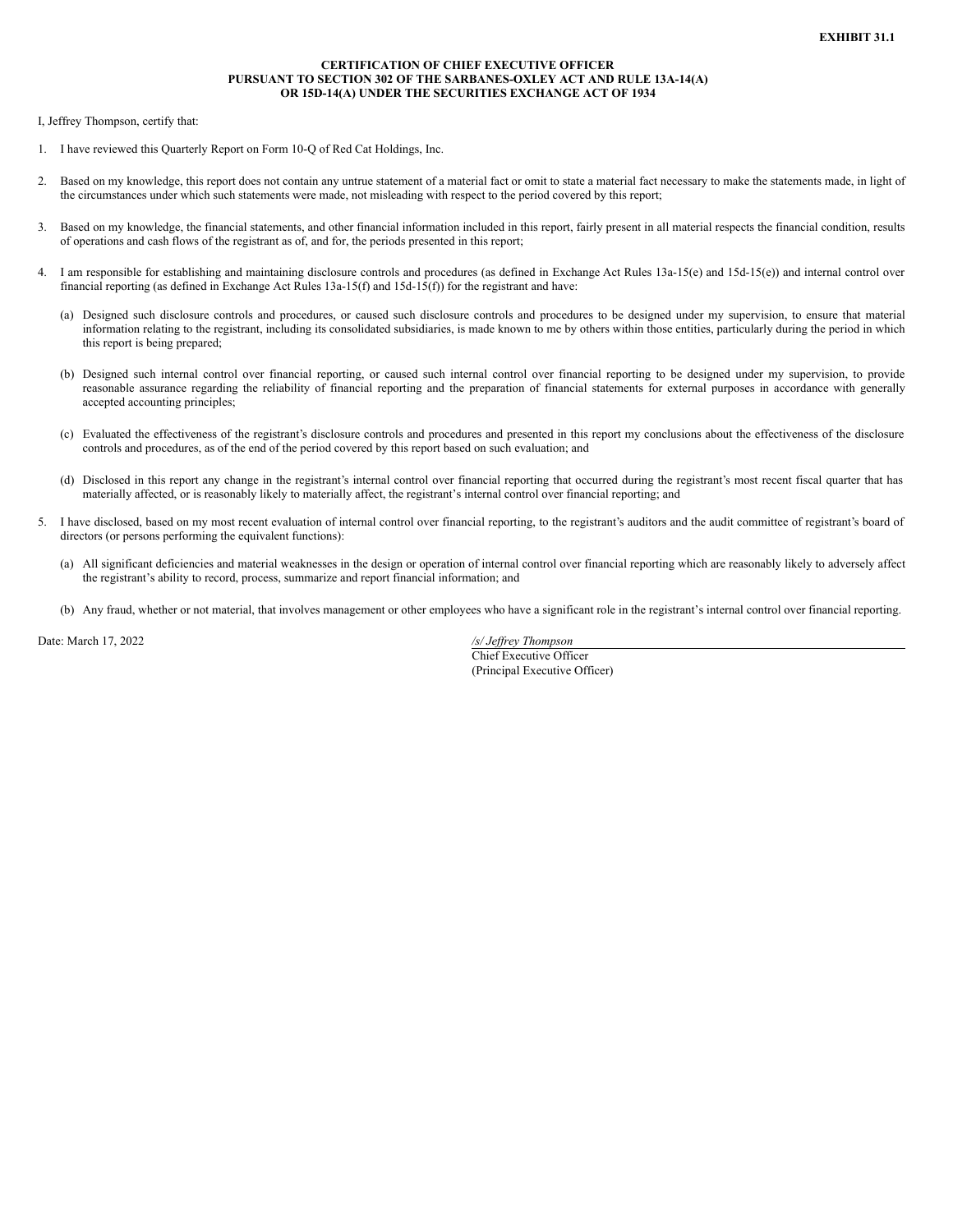## **CERTIFICATION OF CHIEF FINANCIAL OFFICER PURSUANT TO SECTION 302 OF THE SARBANES-OXLEY ACT AND RULE 13A-14(A) OR 15D-14(A) UNDER THE SECURITIES EXCHANGE ACT OF 1934**

<span id="page-23-0"></span>I, Joseph Hernon, certify that:

- 1. I have reviewed this Quarterly Report on Form 10-Q of Red Cat Holdings, Inc.
- 2. Based on my knowledge, this report does not contain any untrue statement of a material fact or omit to state a material fact necessary to make the statements made, in light of the circumstances under which such statements were made, not misleading with respect to the period covered by this report;
- 3. Based on my knowledge, the financial statements, and other financial information included in this report, fairly present in all material respects the financial condition, results of operations and cash flows of the registrant as of, and for, the periods presented in this report;
- 4. I am responsible for establishing and maintaining disclosure controls and procedures (as defined in Exchange Act Rules 13a-15(e) and 15d-15(e)) and internal control over financial reporting (as defined in Exchange Act Rules 13a-15(f) and 15d-15(f)) for the registrant and have:
	- (a) Designed such disclosure controls and procedures, or caused such disclosure controls and procedures to be designed under my supervision, to ensure that material information relating to the registrant, including its consolidated subsidiaries, is made known to me by others within those entities, particularly during the period in which this report is being prepared;
	- (b) Designed such internal control over financial reporting, or caused such internal control over financial reporting to be designed under my supervision, to provide reasonable assurance regarding the reliability of financial reporting and the preparation of financial statements for external purposes in accordance with generally accepted accounting principles;
	- (c) Evaluated the effectiveness of the registrant's disclosure controls and procedures and presented in this report my conclusions about the effectiveness of the disclosure controls and procedures, as of the end of the period covered by this report based on such evaluation; and
	- (d) Disclosed in this report any change in the registrant's internal control over financial reporting that occurred during the registrant's most recent fiscal quarter that has materially affected, or is reasonably likely to materially affect, the registrant's internal control over financial reporting; and
- 5. I have disclosed, based on my most recent evaluation of internal control over financial reporting, to the registrant's auditors and the audit committee of registrant's board of directors (or persons performing the equivalent functions):
	- (a) All significant deficiencies and material weaknesses in the design or operation of internal control over financial reporting which are reasonably likely to adversely affect the registrant's ability to record, process, summarize and report financial information; and
	- (b) Any fraud, whether or not material, that involves management or other employees who have a significant role in the registrant's internal control over financial reporting.

Date: March 17, 2022 */s/ Joseph Hernon*

Chief Financial Officer (Principal Financial and Accounting Officer)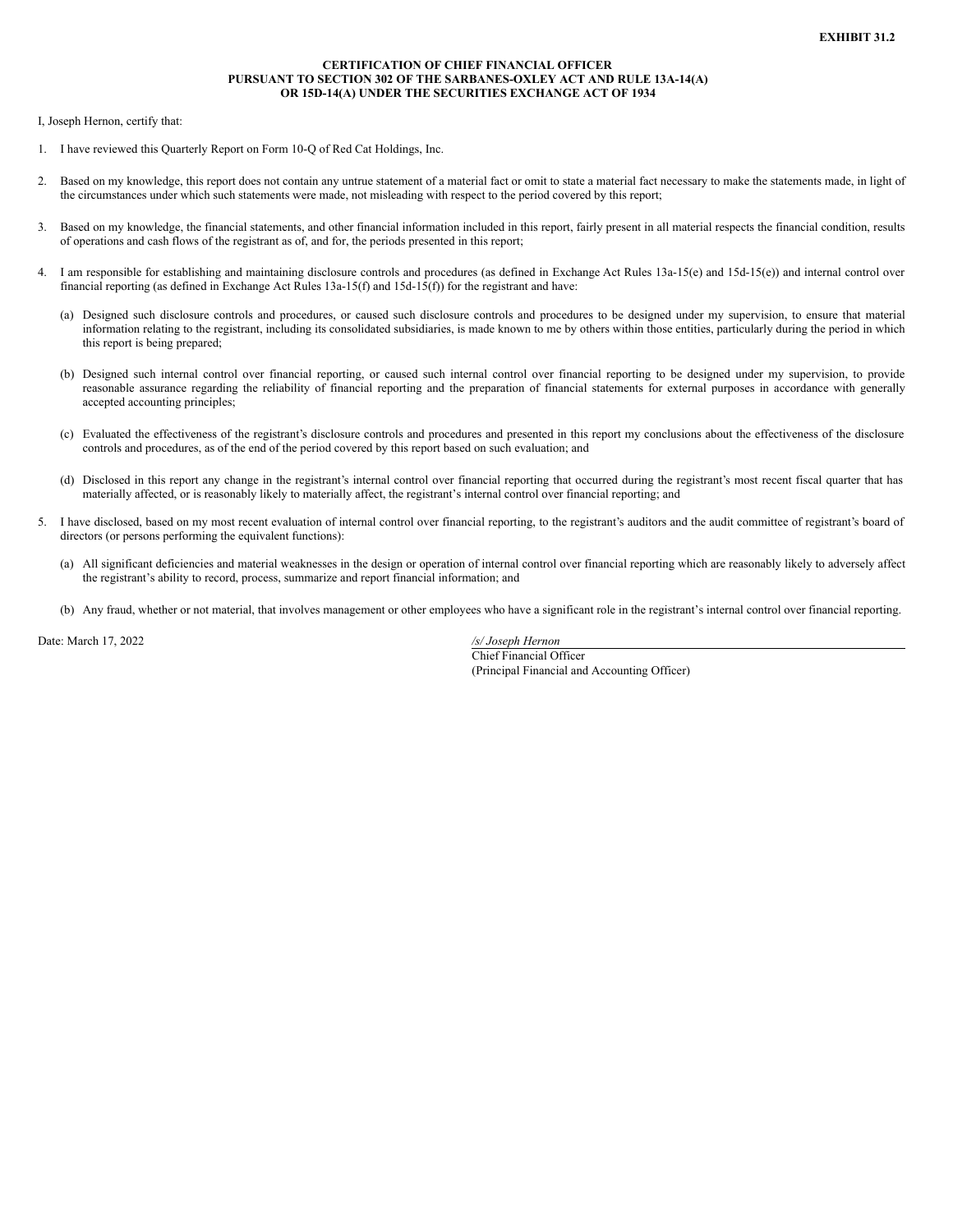### **CERTIFICATION PURSUANT TO 18 U.S.C. SECTION 1350, AS ADOPTED PURSUANT TO SECTION 906 OF THE SARBANES-OXLEY ACT OF 2002**

<span id="page-24-0"></span>In connection with the Quarterly Report on Form 10-Q of Red Cat Holdings, Inc. (the "Company"), for the quarter ended January 31, 2022, as filed with the Securities and Exchange Commission on the date hereof (the "Report"), I, Jeffrey Thompson, Chief Executive Officer of the Company, certify, pursuant to 18 U.S.C. Section 1350, as adopted pursuant to Section 906 of the Sarbanes-Oxley Act of 2002, that:

- (1) The Report fully complies with the requirements of Section 13(a) or 15(d) of the Securities Exchange Act of 1934; and
- (2) The information contained in the Report fairly presents, in all material respects, the financial condition and results of operations of the Company.

Date: March 17, 2022 By: */s/ Jeffrey Thompson* 

Name: Jeffrey Thompson Title: Chief Executive Officer (Principal Executive Officer)